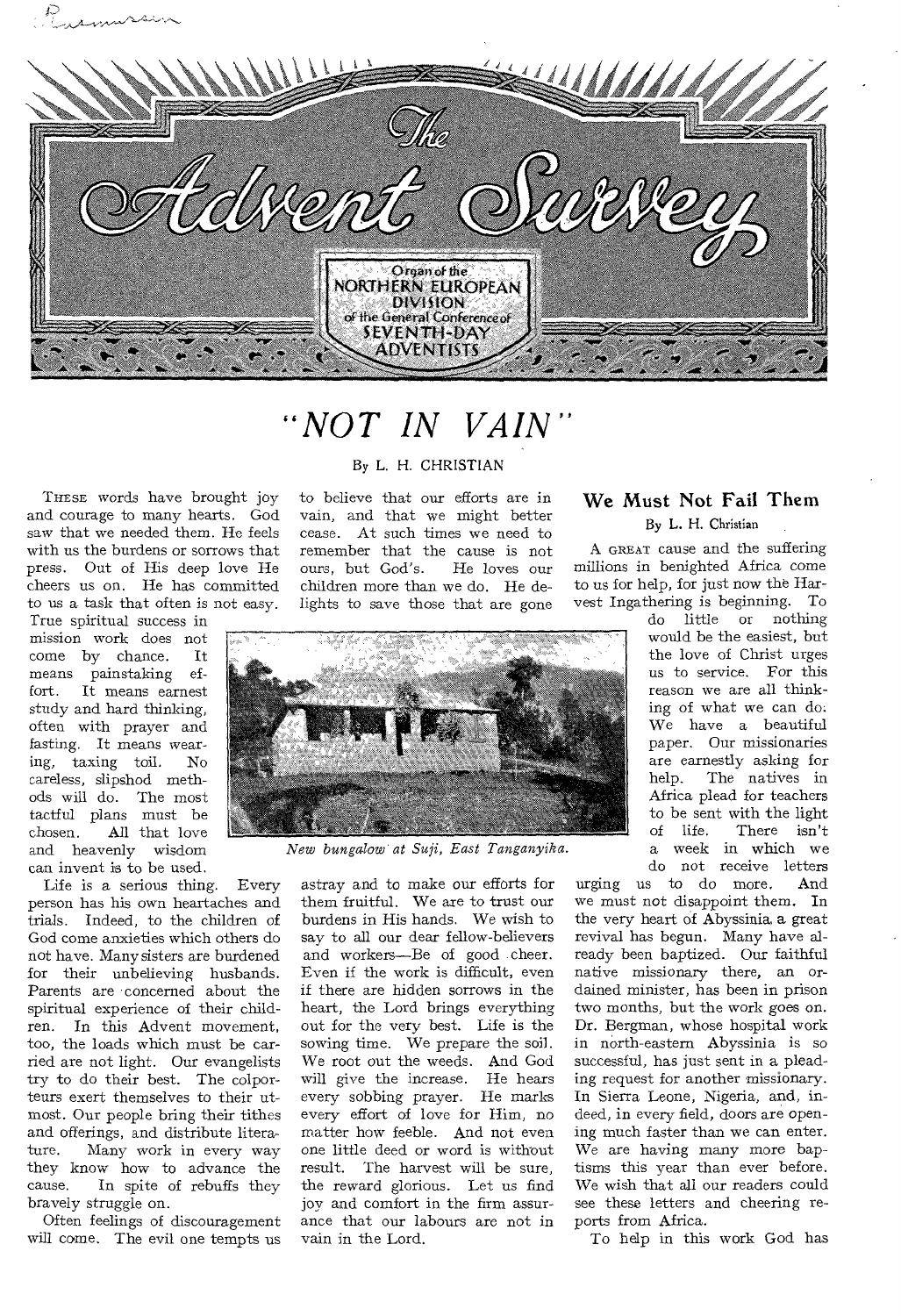given us the Harvest Ingathering. By this means we scatter papers containing precious truth and secure money for missions. Last year our people did well, but we are hoping that this year every member, from the oldest to the youngest, will have some part in actual work. As children of the Lord we should give Him the very best service we have. We do well to begin the Harvest Ingathering early. Let us talk about it in the

churches and each one do his very best for Jesus.

We appeal to all our presidents, ministers, and other leaders and workers to make the Harvest Ingathering this year by far the strongest we have ever had. We of the Division group here at Edgware have all set ourselves a high goal. The cause is an urgent one. We feel certain of success and we must not fail.

# Who is a Successful Minister ?

#### By J. H. SCHILLING

A SUCCESSFUL minister is one who longs for more knowledge and therefore studies diligently. Solomon wrote, "Because the preacher is wise he still taught the people knowledge. . . . The preacher sought to find out acceptable words: and that which was written was upright, even words of truth." Such a preacher has to study. Again, the apostle Paul says, "Study to show thyself approved unto God, a workman that needeth not to be ashamed, rightly dividing<br>the Word of truth." In another the Word of truth." place he admonishes, "Give attention to reading." From all this it is evident that the minister of God must be a reader and a student. He constantly studies to ascertain whether what has been written is "upright , even words of truth." No minister is satisfied with what his brother has dug out for him. He will dig himself. I always like to meet a young preacher coming from the town or city library with either a large pack of collected notes in his hand, or a number of standard works on history and science under his arm to study at home. Such a young preacher has the right material in himself and may be regarded as being filled with an indomitable perseverance to acquire more knowledge for God. How imperative it is that the cause of God should have only such men as evangelists and pastors.

"The cause of God needs efficient men," men who have acquired a "knowledge of human nature," who "know how to approach men on the great subject that con-

cerns their eternal welfare." Therefore should a "young man never rest satisfied with a superficial knowledge of the truth, for he knows not where he may be required to bear witness for God."

No professional man should ever surpass the preacher in his study and research work. The minister of God should stand at the summit in all this; and does, if he feels the magnitude of his calling and the supreme responsibility that rests upon him. Yet we read, "It is a lamentable fact that the advancement of the cause is hindered by a dearth of educated labourers." *(Gospel Workers,* page 93.) Every man should work hard in his studies and exert his utmost effort to increase his knowledge, and become more spiritual and efficient day by day.

Of some ministers it is said, "They do not tax the mind," "they do not dig for hidden treasures. A minister should never think that he has learned enough and may relax his efforts. His education should continue through his lifetime; every day he should be learning and seeking to use the knowledge gained." "My message to ministers, young and old, is this : Guard jealously your hours of prayer, Bible study, and self-ex-<br>amination." (Gospel Workers, amination." *(Gospel Workers,*  pages 93--Too.) Brethren, let us do this.

Allow me to quote in this connection what Dr. Jowett writes in one of our Reading Course books on the ministry : "If the study is a lounge, the pulpit will be an impertinence."

"It is therefore imperative that the preacher go into his study to do hard work."

"There is no man so speedily discovered as an idle minister, and there is no man who is visited by swifter contempt."

"We may hide some things, but our idleness is as obtrusive as though the name of sluggard were printed on our foreheads."

"We may come to assume that we are really working when we are only loafing through our day."

"If we have no system we shall come to think that we were working when we were only thinking about it, and that we were busy when we were only engaged."

"Be as systematic as a business man."

"Enter your study at an appointed hour and let that hour be as early as the earliest cf your business men goes to his warehouse or his office.'

These are excellent utterances, and let us take them to heart. Our cause needs the strongest men thinkable—men of intelligence and intellectuality. The cause of the Gospel ministry is fully worthy of men of strong faculties. Let us come up to the standard of the Lord.

We are glad to report to you ministers that the interest taken in our Reading Course this year is fully indicative of a greater and more growing desire on the part of you all to accumulate for yourselves individually a greater store of knowledge. I want to thank you for your hearty co-operation. The number of our readers in the various Reading Courses is as follows :

- 98 are taking the English Reading Course.
- 28 are taking the Lettish Reading Course.
- 18 are taking the German Reading Course.
- 12 are taking the Estonian Reading Course.
- 5 are taking the Swedish Reading Course.

And ro are taking miscellaneous courses. By this we mean that we do not yet know which course they are taking. In all, then, there are 171, 95 more than last year. Last year 3o took the English Course, and this year there are 98.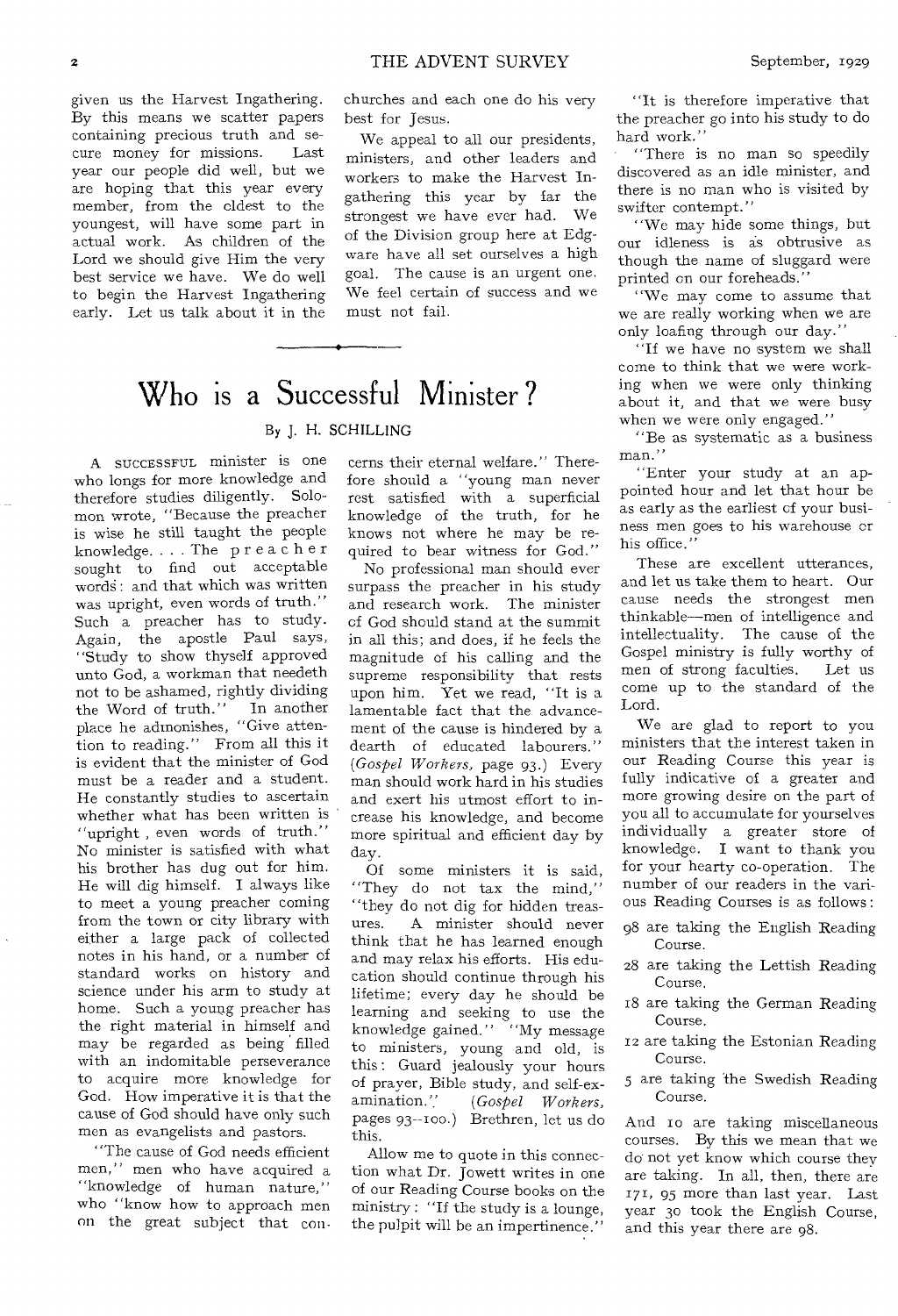**ANDINATION CONCERNATION** 

VII VII VII VII VII VII VKI VAI VAI VAI VAI VAI V

# WITH OUR MISSIONARIES

Some Needed Buildings in the Mission Field By W. E. READ

## <u>Francisco a cint</u>

IF there is one part of the world where substantial, roomy buildings are necessary it is certainly in tropical c o u ntries. It has not been possible always to get such buildings, however, owing to

the lack of funds. It means much to the health of our faithful missionaries in these fields if they can have the comforts that well-ventilated, roomy dwellings afford. During the past year or so we have been putting up in various fields more substantial structures, built of stone, brick, or cement blocks.

In this issue of the SURVEY will be seen one or two of the new buildings which have been<br>erected. There is the little There is the little bungalow that has been built at our Suji mission away up in the Pare hills. It provides nice accommodation for one of our families. Another building is that of the new hospital, the main building of which has just been completed. This is in Dessie, some days' journey to the north of Addis Abeba in Abyssinia. The funds for this hospital were provided almost wholly by His Royal Highness Ras Taffari, the ruler of Abyssinia. Another picture shows quite a group of natives who have come to the dispensary for treatment. There is a large

work to be done in old Ethiopia, and there is no doubt but that our medical work, under the blessing of God, will mean much in gaining an entrance to the hearts of the people. We need to remember Dr. Bergman and his associates in our prayers.

Another picture shows the begin-

*Hospital at Dessie, Abyssinia.* 



*Commencement of the new headquarters of the East African Union at Nakuru.* 

ning of the new building for the children's home, which is being erected near Nakuru in Kenya This will accommodate the children of our missionaries while they attend school. We are glad for these facilities which are made possible by the loyalty of our believers in the home fields. Our **MATAMATAN** 

missionaries certainly appreciate all that is being done to provide them with homes and facilities for their work a s 'they make their appeal to heathen hearts.

**-41.-** 

#### Missionary Sailings

IT has been truthfully said that there is not a day but what the messengers of the Advent cause are travelling on the high seas. There are either missionaries journeying to and from the homeland on furlough or new .recruits making the ocean journey for the first time to the mission fields.

During the month of August, some who have been enjoying a little rest and change in the homeland will make their way back to the African continent. Brother John Hyde will return to the Gold Coast in West Africa. Brother and Sister Gudmundsen will go to Abyssinia and Miss M. Morgan goes back to her work in the West Tanganyika Mission in the East African Union.

Early in October quite a party of missionaries will set sail for the East Coast of the<br>African continent. Brother African continent. and Sister Armstrong, also Brother and Sister Thomas and their little one, will return

to continue their work in the<br>African Union. Three new East African Union. families will join them on the voyage. Brother and Sister Frede Nielsen from Denmark will take up their new duties in the Abyssinian mission field. Brother and Sister W. Raitt and Brother and Sister G. Lewis will join hands with our missionary forces in East Africa.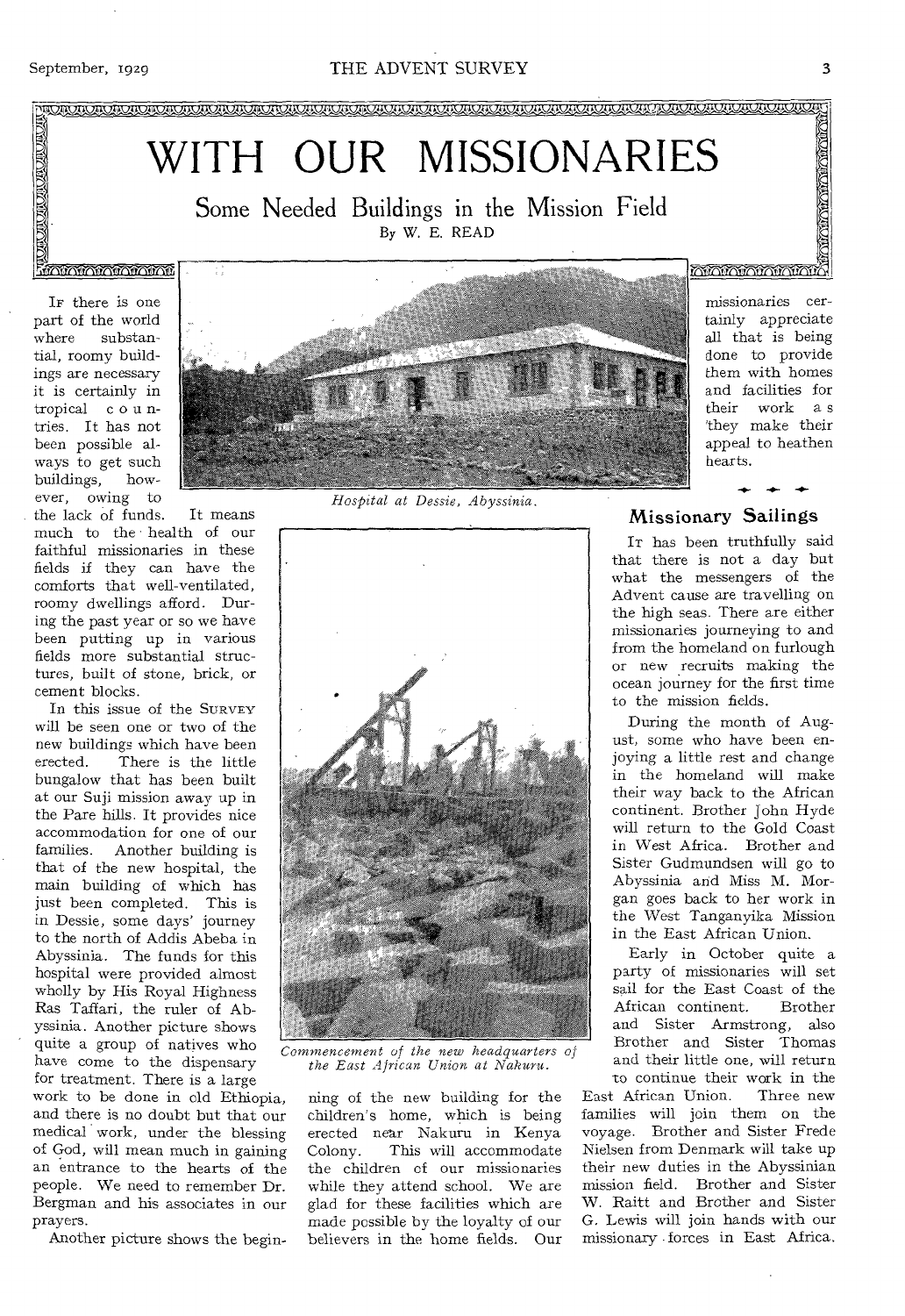Let us remember these fellowworkers in our prayers. Bear them up before the throne of grace as they pull out from the home shores bidding good-bye to friends and loved ones and go out to these heathen fields to carry the message of the Saviour's love to those who sit in darkness and the shadow of death. W. E. READ.

#### Abyssinia

*-41.-* 

THE following is taken from correspondence from our two pioneers at the new medical station at Dessie, Abyssinia :

Dr. Bergman writes: "We are beginning to see the end of this strenuous building programme. The accompanying picture will give some idea of the buildings that have been put up. Our house and kitchen are finished; a small house with kitchen for the nurse has been ready for some time. The barn is also completed and we have a nice workshop. The hospital is practically finished but, of course, the furniture has yet to be made. We have had to build a small house for the interpreter, for it is very necessary that we have him near by. The school building is nearing completion and we believe that the Dessie medical station will soon be ready for definite missionary activities.

"There is a small epidemic of smallpox now so we have been vaccinating the people. The picture shows about 15o people waiting for vaccination. I believe we shall be quite busy when we really open the hospital, although much will have to be done in the way of educating the people, for the majority would rather have a bad sore than part with their money for<br>treatment. This makes all the This makes all the more remarkable the gift of \$400 from Ras Cabada to whom I gave treatment at the request of the king. He is now in Italy and has promised a further gift on his return."

Nurse Haseneder describes her journey from headquarters at Addis Abeba to the medical station as follows :

"It was an interesting caravan trip of fifteen days. One learns' a land much better by travelling through it in this fashion than by

going through in an express train. This part of Abyssinia is very desert-like; one scarcely sees a tree or shrub, let alone villages and inhabitants. But we met many herds of monkeys which gave us great fun.

"When one is thrown amongst the natives one must exercise patience. Their motto is 'Tsche nagga' (Good morning, I will do it). So we wait for months for the wood for the floors, which has to be brought two days' journey after first being felled.

"There arc frequent tribal wars in Abyssinia. Recently there was a skirmish in this vicinity and over two hundred wounded came to us for treatment. Most of the patients who come for attention have terrible wounds; many wait for an operation. Yes, it surely is very necessary to have a hospital here.

"On account of the altitude the climate is very trying. Thieves are plentiful and conscientious labourers are not in the majority. But we are all of good courage, knowing that the Lord has His hand on the work and will gather a harvest of souls for His kingdom."

#### News Items from Nigeria By W. McClements

OUR work in Nigeria is being conducted at present in two sections of this large field, among the Yorubas in Western Nigeria and the Ibos in the south-eastern provinces. The latter district is adjacent to the scenes of the labours of that indefatigable pioneer missionary, Mary Slessor.

Recently it was the writer's privilege to accompany Brethren Clif-

ford and Edmonds on a trip around our churches and companies in the Ibo country. It was a most encouraging experience to us all to witness the growth of the message in these parts. Passing through a number of towns and villages where the message had recently been planted, we were led to thank the Lord for what He is doing for these people.

It gave us fresh courage as we met with groups of strong young men and women who have determined to throw off the shackles of heathenism, and who are now turning their energies into the work of clearing the bush and erecting neat little "Adventist churches" in which to worship from Sabbath to Sabbath.

At one village our motor drew up alongside a neat building in process of erection, which proved to be one more church that is going to bear witness to the Advent message. Here is the story of the beginning of the Word in this village, as far as I remember. Some little time ago an interest was planted in the hearts of one or two young men who were nominal members of another church. The seed of truth sown by some of our missionaries or native teachers had fallen into good ground and soon these young men were preaching the message as best they knew. The members of the other church did all they could to stop their work and prevent their getting a plot of land on which to erect a place of worship. It was evident that there would be much difficulty in securing a small plot as a site for a church. At this juncture the medical side of our work helped them out. Our evangelist, Josiah, visited this village from time to



*Waiting for vaccination outside the Dessie Hospital, Abyssinia.*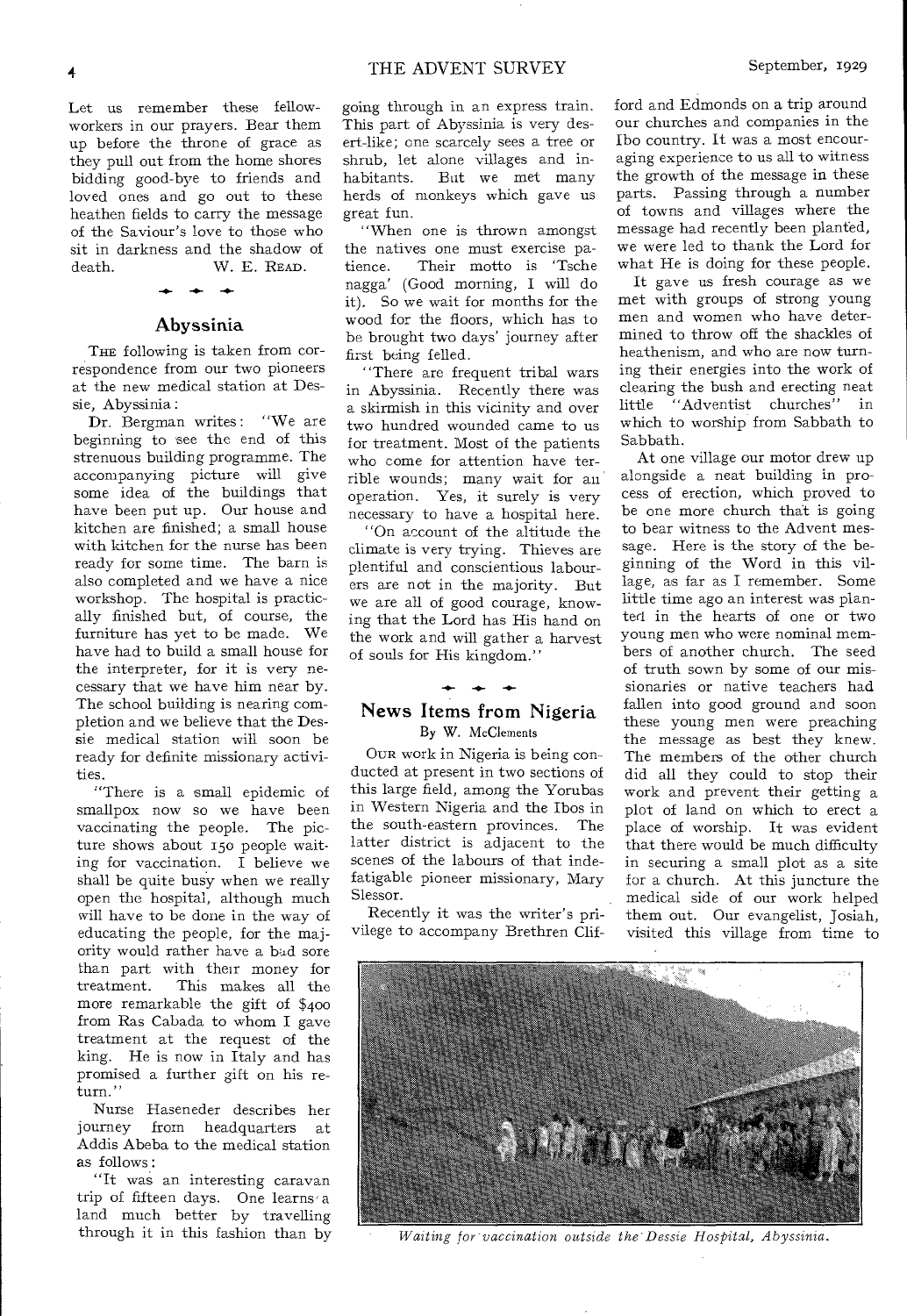#### September, 1929

#### THE ADVENT SURVEY

#### Statistical Report of the Northern European Division for the Quarter Ended June 30, 1929

|                                                                                                                                                                                                  |                                        |                                            |                                                |                                           | GAINS                                                 |                                                                    |                                         |                                              |                                           |                                                                | LOSSES                                                 |                                                  |                                                         |                                   |                                           |                                                    |                                             |                                                    |                                                                                                       |                                                  |                                   |                                  |                                          |                                          |                                                        |
|--------------------------------------------------------------------------------------------------------------------------------------------------------------------------------------------------|----------------------------------------|--------------------------------------------|------------------------------------------------|-------------------------------------------|-------------------------------------------------------|--------------------------------------------------------------------|-----------------------------------------|----------------------------------------------|-------------------------------------------|----------------------------------------------------------------|--------------------------------------------------------|--------------------------------------------------|---------------------------------------------------------|-----------------------------------|-------------------------------------------|----------------------------------------------------|---------------------------------------------|----------------------------------------------------|-------------------------------------------------------------------------------------------------------|--------------------------------------------------|-----------------------------------|----------------------------------|------------------------------------------|------------------------------------------|--------------------------------------------------------|
| NAME OF<br>CONFERENCE OR<br>MISSION                                                                                                                                                              | Churches<br>ㅎ<br>$\frac{1}{2}$         | Membership of<br>previous report           | baptism<br>$\overline{\mathbf{B}}$             | vote<br>$\mathbf{B}$                      | fields<br>By let. f<br>foreign !                      | Union<br>Bylet,from oth<br>fields in Union                         | Total gains                             | apostasy<br>$\mathbf{B}\mathbf{y}$           | death<br>Å                                | ទ្ធ<br>By letter to<br>America                                 | other<br>elds<br> ဒါ<br>By let. to<br>foreign 1        | By let. to other<br>fields in Union              | Total losses                                            | Net gain                          | Present<br>Membership                     | Ordained<br>Ministers                              |                                             | Licensed<br>Ministers<br>Missionary<br>Credentials | Other Workers                                                                                         | Colporteurs                                      | Total Workers                     | of Sabbath.<br>schools<br>ko.    | Membership                               | Average<br>Attendance                    |                                                        |
| 1                                                                                                                                                                                                | $\boldsymbol{2}$                       | 3                                          | 4                                              | 5                                         | 6                                                     | 7                                                                  | 8                                       | 9                                            | 10                                        | 11                                                             | 12                                                     | 13                                               | 14                                                      | 15                                | 16                                        | 17                                                 | 18                                          | 19                                                 | 20                                                                                                    | 21                                               | 22                                | 23                               | 24                                       | 25                                       |                                                        |
| Northern European Division                                                                                                                                                                       | $\ddotsc$                              |                                            | $\ddotsc$                                      | $\ddotsc$                                 |                                                       |                                                                    |                                         | $\ddot{\phantom{a}}$                         |                                           |                                                                | $\ddotsc$                                              | $\ddotsc$                                        |                                                         |                                   |                                           | 5                                                  | 1                                           | 7                                                  |                                                                                                       |                                                  | 13                                | ٠.,                              |                                          |                                          |                                                        |
| Baltic Union<br>Estonian Conference<br>1<br>Riga<br>"<br>$\overline{2}$<br>.<br>$\mathfrak{c}\mathfrak{c}$<br>Conrland<br>8<br>$\leq$ $\leq$<br>Livonia<br>. 4.<br>$\epsilon$<br>5<br>Lithuanian | 18<br>7<br>18<br>20<br>9               | 1426<br>868<br>682<br>623<br>172           | 57<br>40<br>36<br>47<br>20                     | 8<br>4<br>3<br>3<br>$\cdots$              | <br>$\ddotsc$<br><br>                                 | 15<br>10<br>з<br>57<br>2                                           | 80<br>54<br>42<br>107<br>22             | 16<br>4<br>5<br>5<br>$\ddotsc$               | 6<br>$\overline{\mathbf{2}}$<br>3<br>2    | <br>1<br><br>                                                  | 1<br>2<br>$\ddotsc$<br><br>$\ddotsc$                   | 15<br>32<br>$\ddot{\bullet}$<br>35<br>           | 38<br>40<br>13<br>42<br>$\ddotsc$                       | 42<br>14<br>29<br>65<br>22        | 1468<br>882<br>711<br>638<br>194          | 3<br>6<br>2<br>$\boldsymbol{2}$<br>3<br>3          | 3<br>$\boldsymbol{2}$<br>$\mathbf{2}$<br>3  | $\boldsymbol{2}$<br>4<br>4<br>3<br>7<br>3          | 1<br>1<br>1                                                                                           | 12<br>$\overline{4}$<br>14<br>17<br>5            | 5<br>26<br>11<br>21<br>30<br>14   | 28<br>8<br>15<br>31<br>9         | 1414<br>894<br>724<br>615<br>199         | 967<br>595<br>433<br>413<br>135          | 2<br>3<br>4<br>Б                                       |
|                                                                                                                                                                                                  | 72                                     | 2771                                       | 200                                            | 18                                        |                                                       | 87                                                                 | 305                                     | 80                                           | 13                                        | 1                                                              | 3                                                      | 86                                               | 133                                                     | 172                               | 3943                                      | 24                                                 | 11                                          | 30                                                 | 3                                                                                                     | 52                                               | 120                               | 91                               | 8846                                     | 2543                                     |                                                        |
| British Union<br>South England Conference 1<br>$\blacksquare$<br>2<br>North England<br>Welsh Mission<br>3<br>Scottish<br>66<br>4<br>.<br>66<br>Irish<br>5                                        | 27<br>25<br>9<br>4<br>3                | 2091<br>1491<br>417<br>296<br>136          | 18<br>31<br>-3<br>11<br>                       | 4<br>11<br>$\ddotsc$<br>2                 | Б<br><br>$\cdots$<br><br>                             | 7<br>4<br>$\boldsymbol{2}$                                         | 34<br>49<br>з<br>13<br>$\boldsymbol{2}$ | 17<br>17<br>9<br>$\ddotsc$                   | 5<br>4<br>1<br>$\cdots$<br>1              | <br><br>$\ddotsc$<br>$\ddotsc$<br>$\ddotsc$                    | 2<br>1<br>1<br><br>$\overline{\mathbf{2}}$             | 1<br>$\boldsymbol{2}$<br><br>$\overline{2}$<br>4 | 25<br>$2\pm$<br>5<br>$\boldsymbol{2}$<br>$\overline{7}$ | 9<br>25<br>$-2$<br>11<br>-5       | 2100<br>1515<br>415<br>307<br>131         | 5<br>14<br>11<br>$\overline{\mathbf{4}}$<br>1<br>2 | 4<br>3<br>1<br>$\mathbf{2}$<br>1            | $\boldsymbol{2}$<br>13<br>7<br>4<br>2<br>3         | $\bf 2$<br>$\pmb{2}$<br>$\boldsymbol{4}$<br><br>$\ddotsc$<br>$\ddotsc$                                | 31<br>35<br>7<br>3<br>3                          | 9<br>64<br>60<br>16<br>8<br>9     | 43<br>49<br>17<br>8<br>5         | 2185<br>1538<br>418<br>237<br>133        | 1642<br>1137<br>377<br>180<br>105        | 2<br>3<br>4<br>5                                       |
|                                                                                                                                                                                                  | 63                                     | 4431                                       | 66                                             | 17                                        | 5                                                     | 13                                                                 | 101                                     | 37                                           | 11                                        |                                                                | 6                                                      | 8                                                | 63                                                      | 38                                | 4469                                      | 37                                                 | 11                                          | 31                                                 | 8                                                                                                     | 79                                               | 166                               | 122                              | 4511                                     | 3441                                     |                                                        |
| Polish Union<br>Posanian Conference<br>$\bullet$ $\bullet$<br>Bilesian<br><br>Central Polish Conf.  8<br>66<br>$\ldots \ldots \ldots 4$<br>East Polish<br>North Polish Mission 5                 | 16<br>26<br>13<br>33<br>18             | 330<br>780<br>258<br>619<br>256            | 15<br>36<br>-9<br>61<br>41                     | 1<br>1<br>$\boldsymbol{2}$                | ı<br><br><br>$\mathbf 1$<br>                          | 12<br>18<br>$\frac{2}{2}$<br>8                                     | 29<br>54<br>12<br>64<br>51              | 1<br>8<br>$\overline{\mathbf{1}}$<br>11<br>8 | $\overline{2}$<br>ı<br><br>               | <br>$\cdots$<br><br>5<br>$\ddotsc$                             | ٠.,<br>$\ddotsc$<br>$\ddotsc$<br>$\ldots$<br>$\ddotsc$ | 12<br>16<br>1<br>1<br>8                          | 13<br>26<br>6<br>17<br>11                               | 16<br>28<br>6<br>47<br>40         | 346<br>808<br>264<br>666<br>296           | $\boldsymbol{2}$<br>3<br>3<br>ı<br>4<br>1          | 1<br>4<br>1<br>1<br>                        | 1<br>7<br>4<br>5<br>4<br>3                         | 2<br>$\frac{2}{5}$<br>5<br>$\mathbf 2$<br>                                                            | 10<br>15<br>10<br>23<br>4                        | Б<br>23<br>31<br>22<br>34<br>8    | 26<br>51<br>20<br>42<br>$^{21}$  | 367<br>935<br>274<br>672<br>373          | 244<br>499<br>222<br>897<br>810          | 2<br>3<br>4<br>5                                       |
|                                                                                                                                                                                                  | 106                                    | 2213                                       | 162                                            | 4                                         | 2                                                     | 42                                                                 | 210                                     | 27                                           | 8                                         | 5                                                              |                                                        | 38                                               | 73                                                      | 137                               | 2380                                      | 14                                                 | 7                                           | 24                                                 | 16                                                                                                    | 62                                               | 123                               | 160                              | 2621                                     | 1972                                     |                                                        |
| Scandinavian Union<br>4<br>Bouth<br>Swedi h-in-Finland Conf 5<br>Finnish Conference  6                                                                                                           | 47<br>51<br>26<br>21<br>- 9<br>19      | 2634<br>2349<br>1097<br>756<br>317<br>1127 | 78<br>l 46<br>18<br>38<br>- 6<br>25            | 7<br>9<br>5<br>$\boldsymbol{2}$<br>3      | 2<br>$\cdots$<br>$\dddot{i}$<br>$\ldots$<br>$\ddotsc$ | $\ddotsc$<br>$\ddotsc$<br>4<br>$\ddotsc$<br>$\ddotsc$<br>$\ddotsc$ | 87<br>155<br>27<br>41<br>6<br>28        | 10<br>14<br>$\overline{4}$<br>12<br>2<br>7   | 7<br>11<br>7<br>5<br>1<br>3               | <br>$\cdots$<br>$\ddotsc$<br>$\cdots$<br>$\cdots$<br>$\ddotsc$ | 2<br>ı<br>$\overline{\mathbf{2}}$<br><br>              | $\dddot{7}$<br>$\boldsymbol{2}$<br>5<br>         | 19<br>33<br>13<br>24<br>8<br>10                         | 68<br>122<br>14<br>17<br>-3<br>18 | 2702<br>2471<br>181<br>773<br>320<br>1145 | 2<br>9<br>8<br>5<br>3<br>$1^{\circ}$<br>4          | 3<br>$\cdot$ 3<br><br>1<br>$\mathbf 1$<br>3 | 10<br>8<br>2<br>5<br>1<br>$\overline{\mathbf{4}}$  | $\boldsymbol{2}$<br>$\overline{\mathbf{2}}$<br>a@1<br>$\dddot{\mathbf{i}}$<br>$\dddot{\phantom{2}}_2$ | 80<br>18<br>31<br>29                             | 4<br>53<br>38<br>48<br>43         | 71<br>61<br>30<br>22<br>15<br>43 | 2424<br>2040<br>871<br>645<br>220<br>953 | 1805<br>1230<br>700<br>517<br>192<br>883 | $\boldsymbol{2}$<br>3<br>4<br>5<br>6                   |
|                                                                                                                                                                                                  | 173                                    | 8280                                       | 311                                            | 26                                        | 3                                                     | $\overline{\mathbf{4}}$                                            | 344                                     | 49                                           | 84                                        |                                                                | 5                                                      | 14                                               | 102                                                     | 242                               | 8522                                      | 32                                                 | ${\bf 10}$                                  | 30                                                 | 8                                                                                                     | $^{108}$                                         | 188                               | 242                              | 7156                                     | 5327                                     |                                                        |
| Totals for Unions 2nd Qtr. 1929 419<br>1st<br>٠,<br>$, \, , \,$<br>,,<br>$, \,$<br>,,                                                                                                            | 436                                    | 18725<br>18881                             | 739<br>90                                      | 65<br>28                                  | 10<br>34                                              | 146<br>210                                                         | 960<br>362                              | L43<br>165                                   | 61<br>116                                 | 6<br>9                                                         | 14<br>21                                               | 147<br>207                                       | 371<br>518                                              | 589<br>-1:6                       | 19314<br>18725                            | IÕ7<br>99                                          | 38<br>34                                    | 108<br>101                                         | 35<br>37                                                                                              | 301<br>254                                       | 597<br>525                        | 615<br> 601                      | 18154<br>18044                           | 13283<br>13414                           |                                                        |
| East African Union Mission<br>West Tanganyika  2<br>East Tanganyika  3                                                                                                                           | 11<br>5<br>6<br>1<br>23                | 1672<br>324<br>312<br>26                   | 81<br>$\ddotsc$<br>$\cdots$<br>$\ddotsc$<br>81 | 16<br>$\ddotsc$<br>$\ddotsc$<br>$\ddotsc$ | 136<br>٠.,<br><br>$\ddotsc$                           | $\ddotsc$<br>3<br>$\overline{2}$                                   | 233<br>3<br><br>$\boldsymbol{2}$        | 3<br>6<br><br><br>9                          | $\ddot{\phantom{0}}$<br><br><br>$\ddotsc$ | $\ddotsc$<br><br><br>                                          | 134<br>2<br>$\ddotsc$<br>                              | <br><br><br>2                                    | 137<br>8<br>2                                           | 96<br>-5<br>٠.,<br>               | 1768<br>3.9<br>312<br>26                  | 5<br>8<br>2<br>$\ddotsc$                           | 1<br>1<br><br>                              | 10<br>3<br>1<br>1                                  | <br>$\cdots$<br><br>                                                                                  | $\ddotsc$<br>$\ddotsc$<br>$\ddotsc$<br>$\ddotsc$ | 7<br>8<br>1                       | 16 1146<br>41<br>8<br>6          | 7132<br>1479<br>545<br>141               | 6944<br>1384<br>416<br>150               | 1<br>2<br>3<br>4                                       |
|                                                                                                                                                                                                  |                                        | 2334                                       |                                                | 16                                        | 136                                                   | ¢                                                                  | 238                                     |                                              |                                           |                                                                | 136                                                    | 2                                                | 1147                                                    | 91                                | 2425                                      | 10                                                 | 2                                           | 15                                                 |                                                                                                       |                                                  | 27                                | 201                              | 9297                                     | 8894                                     |                                                        |
| Ethiopian Union Mission<br>Central Abyssinia<br>Eastern<br>$\bullet\bullet$<br><br>46<br>$\boldsymbol{*}$ Western<br>-31<br>                                                                     | $\mathbf{2}$<br>1<br>1<br>$\mathbf{1}$ | 51<br>8<br>10<br>44                        | 62<br><br>$\ddotsc$<br>3                       | $\ddotsc$<br>$\ddotsc$<br>$\ddotsc$<br>   | $\cdots$<br><br><br>٠.,                               | 1<br>1                                                             | 62<br>1<br><br>4                        | 1<br><br>$\ddotsc$                           | 1<br>.<br><br>                            | <br><br><br>$\cdots$                                           | $\cdots$<br>$\cdots$<br><br>                           | <br>2<br><br>4                                   | -1<br>3<br>4                                            | 61<br>-2<br>$\cdots$<br>          | 112<br>6<br>10<br>44                      | ٠.,<br>1<br><br>1                                  | 2<br>1<br>1<br>٠.,                          | 1<br><br><br>                                      | 2<br><br>$\mathbf 1$                                                                                  | $\ddotsc$<br>$\cdots$<br><br>$\ddotsc$           | 5<br>2<br>1<br>2                  | 3<br>ı<br>2<br>1                 | 72<br>12<br>27<br>58                     | 75<br>12<br>36<br>39                     | -1<br>$\boldsymbol{2}$<br>3<br>$\overline{\mathbf{4}}$ |
|                                                                                                                                                                                                  | 5                                      | 113                                        | 65                                             |                                           |                                                       | 2                                                                  | 67                                      | 1                                            | 1                                         |                                                                |                                                        | 6                                                | 8                                                       | 59                                | 172                                       | 2                                                  | 4                                           | 1                                                  | 3                                                                                                     |                                                  | 10                                | 7                                | 169                                      | 162                                      |                                                        |
| West African Mission<br>Sierra Leone<br>1<br>$\boldsymbol{2}$<br>"Gold Coast<br>NISCHS                                                                                                           | 4<br>5<br>4                            | 226<br>453<br>567                          | $\ddotsc$<br>                                  | <br>$\ddotsc$<br>o                        | <br>$\cdots$                                          | $\ddotsc$<br>                                                      | $\ddotsc$<br>$\ddotsc$<br>з             | $\ddotsc$<br>$\ddotsc$                       | <br>$\ddotsc$                             | $\ddotsc$<br><br>$\cdots$                                      | $\cdots$<br>$\cdots$<br>                               | $\cdots$<br>$\ddotsc$<br>                        | <br>                                                    | $\cdots$<br><br>o                 | 226<br>458<br>569                         | 1<br>1<br>$\boldsymbol{2}$                         | 1<br>$\mathbf{I}$<br>2                      | 2<br>1<br>ı                                        | <br>$\cdots$                                                                                          | $\ddot{\phantom{0}}$<br>$\cdots$                 | 4<br>8<br>Б                       | 18<br>17<br>34                   | 580<br>622<br>1594                       | 530<br>380<br>335                        | ı<br>2                                                 |
|                                                                                                                                                                                                  | 13                                     | 1246                                       |                                                | $\mathbf 2$                               |                                                       | $\mathbf{1}$                                                       | 3                                       |                                              | 1                                         |                                                                |                                                        |                                                  | 1                                                       | 2                                 | 1248                                      | 4                                                  | $\blacktriangleleft$                        | 4                                                  |                                                                                                       |                                                  | 12                                | 69                               | 2796                                     | 2245                                     |                                                        |
| Iceland-Faroes Mission<br>$Faroes … … … … … … … … … … … … … … … … … … … … … … … … … …$                                                                                                           | 4<br>1                                 | 309<br>37                                  | 2<br>1                                         | $\cdots$<br>$\ddotsc$                     | 1<br>                                                 | <br>$\ddotsc$                                                      | з<br>1                                  |                                              | $\cdots$<br>$\cdots$                      | $\cdots$<br>$\cdots$                                           | $\cdots$<br>$\cdots$                                   | $\cdots$<br>$\cdots$                             | $\ddotsc$<br>$\cdots$                                   | 3<br>1                            | 312<br>-38                                | $\mathbf{1}$<br>$\cdots$                           | $\mathbf{1}$<br>1                           | 1<br>                                              | 1<br>$\cdots$                                                                                         | 7                                                | -11<br>$\mathbf{I}$               | 3<br>$\overline{4}$              | 183<br>50                                | 148<br>48                                | -1<br>$\boldsymbol{2}$                                 |
|                                                                                                                                                                                                  | 5                                      | 346                                        | 3                                              |                                           | 1                                                     |                                                                    | $\overline{\mathbf{4}}$                 |                                              |                                           |                                                                |                                                        |                                                  |                                                         | 4                                 | 350                                       | -1                                                 | 2                                           | 1                                                  | 1                                                                                                     | 7                                                | 12                                | 7                                | 233                                      | 196                                      |                                                        |
| Totals for Missions 2ndQtr.1929<br>1st,<br>$\bullet$<br>$\rightarrow$                                                                                                                            | 46<br>45                               | 4039 149<br>3539 510                       |                                                | 10                                        | 18   137<br>12                                        |                                                                    | 8 312<br>532                            | 10<br>18                                     | 2<br>9                                    |                                                                | 136<br>10                                              |                                                  | 8 158 156<br>32                                         | 500                               | 4195<br>4039 <sub>3</sub>                 | 17<br>21                                           | 12 <sup>1</sup><br>12                       | 21<br>13                                           | 4<br>2                                                                                                | 7<br>6                                           | 恖<br>54                           | -284                             | 12495<br>263 11777                       | 111497<br>10971                          |                                                        |
| Grand Totals 2nd Quarter, 1929 465 22764 588<br>(1929 481 22420 600)<br>(1929 481 22420 600                                                                                                      |                                        |                                            |                                                | 103                                       | 147   154<br>38 46 210 894 178                        |                                                                    | 1272 153                                |                                              | 63<br>1125                                | 6<br>9                                                         |                                                        | 150  155  527                                    |                                                         | 745                               | 23509<br>31 207 550 344 22764 120         | 124                                                | 50                                          | 129<br>46   114                                    | 39                                                                                                    | 1308                                             | $\frac{2}{648}$ $\frac{899}{624}$ |                                  | 30629<br>39 260 579 864 29821 24385      | 24780                                    |                                                        |
|                                                                                                                                                                                                  |                                        |                                            |                                                |                                           |                                                       |                                                                    |                                         |                                              |                                           |                                                                |                                                        |                                                  |                                                         |                                   |                                           |                                                    |                                             |                                                    |                                                                                                       |                                                  |                                   |                                  |                                          |                                          |                                                        |

\*No report

time and gave some treatments to a very old man who was covered with The treatment gave him sores. much relief, and in gratitude for what had been done for him he gave our members the best site in the village on which to build a

church, so as we came along we found these young believers busily engaged in building their church. The Lord certainly used that young evangelist, with his limited amount of medical knowledge, to overcome the difficulties and open up the village to a fuller presentation of the third angel's message. The Lord is blessing Brother and Sister Edmonds, who are pioneering in this district, in their medical work, and we are looking for great results here in the future.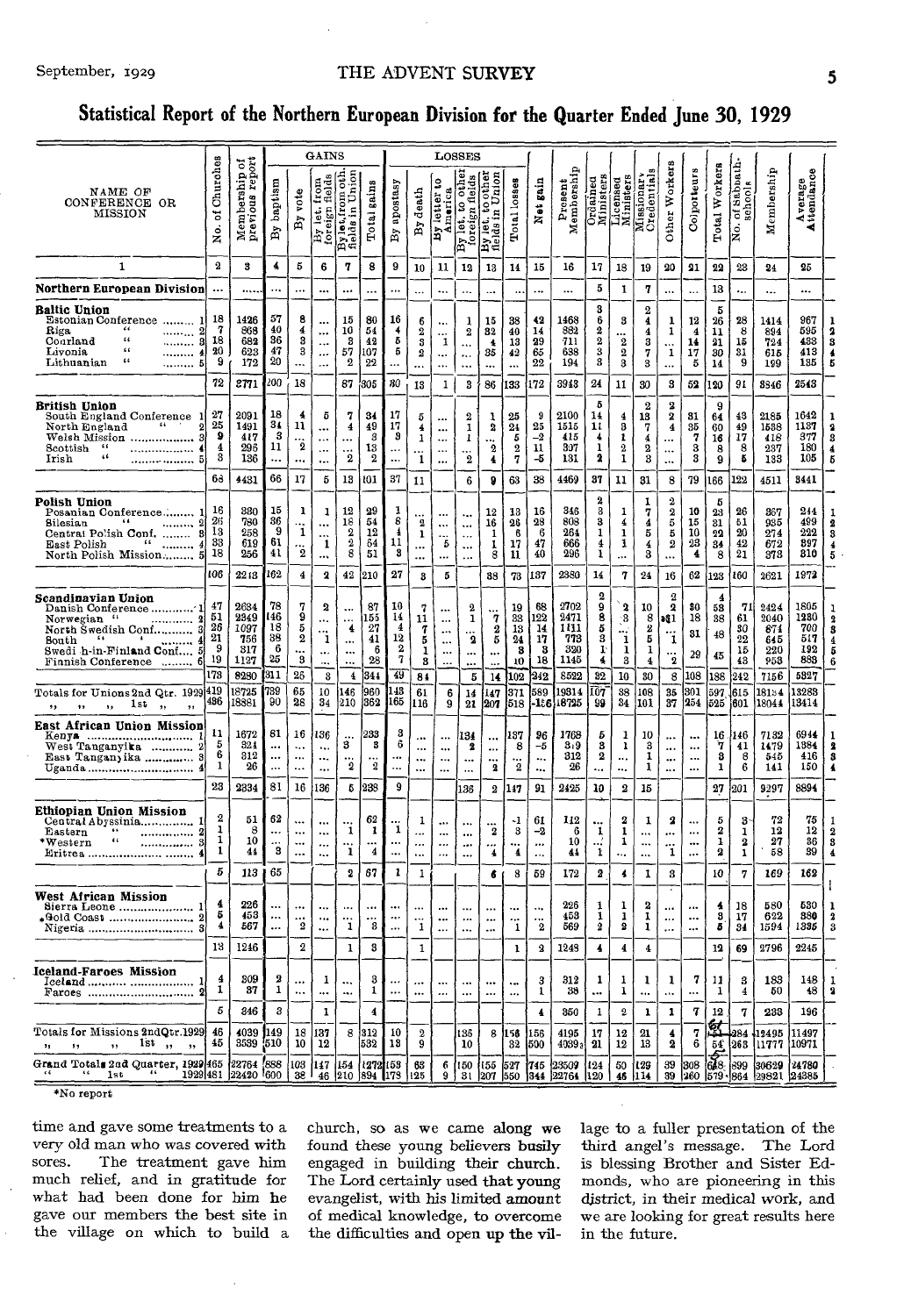#### THE ADVENT SURVEY

# Statistical Report of the Northern European

|                                                                                                                                                     |                                                          | Tithe                                                                                                                      | Tithe (weekly<br>per capita)                                   | Total Offering.<br>(Columns 29-85)                                                    | Sahbath-School<br>Offerings<br>12 Sabbaths                                     | 13th Sabbath<br>Offerings                                                                 | Weekly<br>Offerings                          | bo<br>Harvest<br>Ingathering<br>Offering |
|-----------------------------------------------------------------------------------------------------------------------------------------------------|----------------------------------------------------------|----------------------------------------------------------------------------------------------------------------------------|----------------------------------------------------------------|---------------------------------------------------------------------------------------|--------------------------------------------------------------------------------|-------------------------------------------------------------------------------------------|----------------------------------------------|------------------------------------------|
|                                                                                                                                                     |                                                          | 26                                                                                                                         | 27                                                             | 26                                                                                    | 29                                                                             | 30                                                                                        | 31                                           | 32                                       |
| Baltic Union<br>Estonian Conference<br><br>Riga<br>s d<br><br>Courland<br>$\mathfrak{c}$ (<br><br>Livonia<br>$\epsilon$ $\epsilon$<br>Liihuania<br> | E.Kr.<br>Lats<br>Lats<br>Lats<br>Lats                    | 7271 81<br>10198 91<br>651273<br>5478 13<br>3808 22                                                                        | 0.39<br>090<br>073<br>067<br>1 70                              | 2080 92<br>1332 29<br>779 36<br>900 06<br>1025 63                                     | 1466 60<br>1017 43<br>612E8<br>671 31<br>621 67                                | 358 72<br>305 96<br>164 08<br>228 15<br>327 67                                            | 111 15<br>240<br>060<br>73 00                | 64 35<br><br><br>.<br>                   |
| Total                                                                                                                                               | Lats<br>\$                                               | 34167 06<br>6600 70                                                                                                        | 069<br>0.13                                                    | 6406 44<br>1237 51                                                                    | 4644 25<br>897 16                                                              | 1360 33<br>262 88                                                                         | 194 17<br>37 50                              | 88 80<br>17 04                           |
| British Union<br>South England Conference  1<br>North England<br>Scottish<br>- 66<br>$\epsilon$<br>Irish<br>                                        | £<br>£<br>Ś<br>£<br>£                                    | 3265 11<br>8<br>1756 15<br>9<br>964<br>-7<br>8<br>278 2<br>7<br>165 18 11                                                  | 2<br>5<br>1<br>95<br>s<br>64<br>1<br>5<br>1<br>10 <sub>5</sub> | 7<br>688<br>$\overline{4}$<br>411<br>9<br>6<br>$125 \t2$<br>-6<br>80 17 11<br>55 13 2 | 447 18<br>5<br>281 14<br>8<br>93 19<br>2<br>616<br>3<br>35 16 10               | 200<br>3<br>7<br>105<br>3<br>9<br>24<br>7<br>9<br>18<br>4<br>8<br>$\mathbf{2}$<br>18<br>0 | <br><br><br><br>                             | 300<br><br><br>.                         |
| Total                                                                                                                                               | £<br>8                                                   | 6130 16<br>- 7<br>31304 20                                                                                                 | $2\frac{1}{2}$<br>051                                          | 1361 7 8<br>6627 99                                                                   | 920154<br>4482 40                                                              | 366 3 7<br>1783 16                                                                        |                                              | $0\quad 0$<br>3<br>14 61                 |
| Polish-Union<br>Posanian Conference<br>$-6.6$<br>Silesian<br>Central Polish Conference   4                                                          | zı.<br>zı.<br>zı.<br>ZI.<br>ZI.<br>ZI.                   | 1556 53<br>6860 84<br>15211 04<br>5197 07<br>5010 23<br>2114 44                                                            | 160<br>150<br>155<br>062<br>063<br>063                         | 787 00<br>442331<br>5529 43<br>2446 17<br>2070 78<br>871 38                           | 1491 02<br>2586 89<br>1223 71<br>1032 16<br>462 03                             | 70437<br>544 00<br>304 66<br>268 62<br>78 21                                              | 235 95<br>677 35<br>211 08<br>21 91<br>32 17 | <br>420                                  |
| Total                                                                                                                                               | zı.<br>\$                                                | 35950 15<br>4028 90                                                                                                        | 1 23<br>013                                                    | 16128 07<br>1823 73                                                                   | 6795 81<br>767 40                                                              | 1899 86<br>214 99                                                                         | 1178 46<br>133 15                            | 4 20<br>049                              |
| Scandinavian Union<br>$-66$<br>Norwegian<br>North Swedish Conference 3<br>$-6.6$<br>. 4<br>South<br>Swedish in Finland Conference 5                 | D. Kr.<br>N. Kr.<br>S. Kr.<br>S.Kr.<br>F Mk.<br>F<br>Ml. | 49748 73<br>38831 08<br>15381 17<br>1310242<br>49086 25<br>108881 80                                                       | 145<br>127<br>1 08<br>133<br>12 03<br>741                      | 18723 33<br>14228 44<br>6996 03<br>5833 25<br>20754 80<br>44752 05                    | 7475 16<br>663196<br>2777 61<br>2525 21<br>4641 70<br>16018 65                 | 3205 57<br>1986 40<br>1252 28<br>900 17<br>4552 15<br>8824 95                             | 259 51<br>74 01<br>23 00<br>14 50<br>.<br>   | 241 50<br>122 40<br>53 75<br>15 00<br>   |
| Total                                                                                                                                               | S. Kr.<br>\$                                             | 131118 80<br>35254 80                                                                                                      | 122<br>0 <sub>32</sub>                                         | 51641 57<br>13889 70                                                                  | 21224 72<br>5707 84                                                            | 8555 31<br>2301 42                                                                        | 368 93<br>99 20                              | 429 97<br>115 51                         |
| Totals for Unions 2nd Quarter, 1929<br>1929<br>Totals for Unions 1st                                                                                | \$                                                       | 77188 60<br>69711 60                                                                                                       | 031<br>028                                                     | 23578 93<br>17487 06                                                                  | 11854 80<br>10084 42                                                           | 4562 45<br>4264 51                                                                        | 269 85<br>370 72                             | 147 65<br>1081 35                        |
| East African Union Mission<br>West Tanganyika  2                                                                                                    | £<br>£<br>£<br>£                                         | 69 17<br>6<br>17034<br>-8<br>80<br>$\overline{\mathbf{4}}$<br>$\mathbf{2}$<br>6<br>45<br>- 3<br>11<br>$\blacktriangleleft$ | 2<br>41<br>21<br>8                                             | 70 0 0<br>37 11 11<br>30 12 9<br>8 5 10                                               | $11 \t3 \t0$<br>23 12 10<br>23 13 5<br>6 14 2                                  | 1 14<br>0<br>12 <sub>9</sub><br>8<br>6 19<br>$\overline{\mathbf{4}}$<br>111<br>-8         | <br><br>                                     | 18 0<br><br><br>                         |
| Total                                                                                                                                               | £<br>\$                                                  | 376 15 0<br>1831 70                                                                                                        | 3<br>006                                                       | 146 10 6<br>713 56                                                                    | 6535<br>317 37                                                                 | 22 14 8<br>110 71                                                                         |                                              | 18 0<br>4 3 8                            |
| Ethiopian Union Mission<br>Central Abyssinia  1<br>$\epsilon$<br>Eastern<br>$\mathbf{G}$<br>8<br>*Western                                           | £<br>£<br>£<br>£                                         | 23 19 2<br>8 17 6<br>25 17 6                                                                                               | 81<br>$1\quad 9$<br><br>11                                     | 836<br>3 10 11<br>.<br>5 11 0                                                         | 7<br>$\blacktriangleleft$<br>-6<br>$\overline{\mathbf{2}}$<br>2<br>4<br>1 19 2 | 190<br>4<br>-7<br>297                                                                     | <br>140<br><br>                              | .<br>.<br><br>                           |
| Total                                                                                                                                               | $\frac{1}{3}$                                            | 58 14 2<br>235 90                                                                                                          | $9\frac{1}{2}$<br>019                                          | 17, 5, 5<br>84 11                                                                     | 1160<br>55 03                                                                  | 3 13 2<br>1782                                                                            | $1 \t4 \t0$<br>5 84                          |                                          |
| West African Missions                                                                                                                               | £<br>£<br>£                                              | 41 0 10<br>66 13 4<br>$103 \t8 \t4$                                                                                        | $\frac{31}{22}$<br>$3\bar{\tilde{}}$                           | 54 18 3<br>21121<br>38 15 1                                                           | $11 \quad 1 \quad 7$<br>17 11 1<br>30 10 10                                    | 6<br>8 10<br>$3\quad1\quad0$<br>60<br>5.                                                  | <br><br><br>$\sim$                           | .<br>33 12 8<br>$1 \t0 \t0$              |
| Total                                                                                                                                               | $\frac{1}{3}$                                            | 211 2 6<br>1028 20                                                                                                         | 3<br>006                                                       | 115 5 5<br>561 36                                                                     | 59 3 6<br>288 19                                                               | 14 15 10<br>72 03                                                                         |                                              | 34126<br>$-16866$                        |
| Iceland-Faroes Missions                                                                                                                             | Ice. Kr.<br>D. Kr.                                       | 3300 40<br>51993                                                                                                           | 082<br>14 47                                                   | 2443 79<br>178 87                                                                     | 1748 14<br>82 40                                                               | 200 00<br>31 50                                                                           | 47 00                                        | 220 35<br>14 97                          |
| Total                                                                                                                                               | \$                                                       | 872 80                                                                                                                     | 0 19                                                           | 589 62                                                                                | 406 45                                                                         | 56 77                                                                                     | 12 58                                        | 52 52                                    |
| Totals for Missions 2nd Quarter, 1929<br>Totals f <b>or</b> Missions 1st<br>1929                                                                    | \$                                                       | 4021 60<br>4829 80                                                                                                         | 008<br>010                                                     | 1948 65<br>7718 33                                                                    | 1067 04<br>1415 95                                                             | 257 33<br>427 66                                                                          | 18 42<br>42 40                               | 225 56<br>3106 61                        |
| Grand Totals 2nd Quarter, 1929<br>66<br>τ.<br>$\epsilon$<br>1929<br>Ist                                                                             | \$<br>Ŝ                                                  | 81210 20<br>74541 40                                                                                                       | 027<br>025                                                     | 25527 58<br>25205 39                                                                  | 12921 84<br>11500 37                                                           | 4819 78<br>4692 17                                                                        | 288 27<br>413 12                             | 373 21<br>4187 96                        |

\*No report.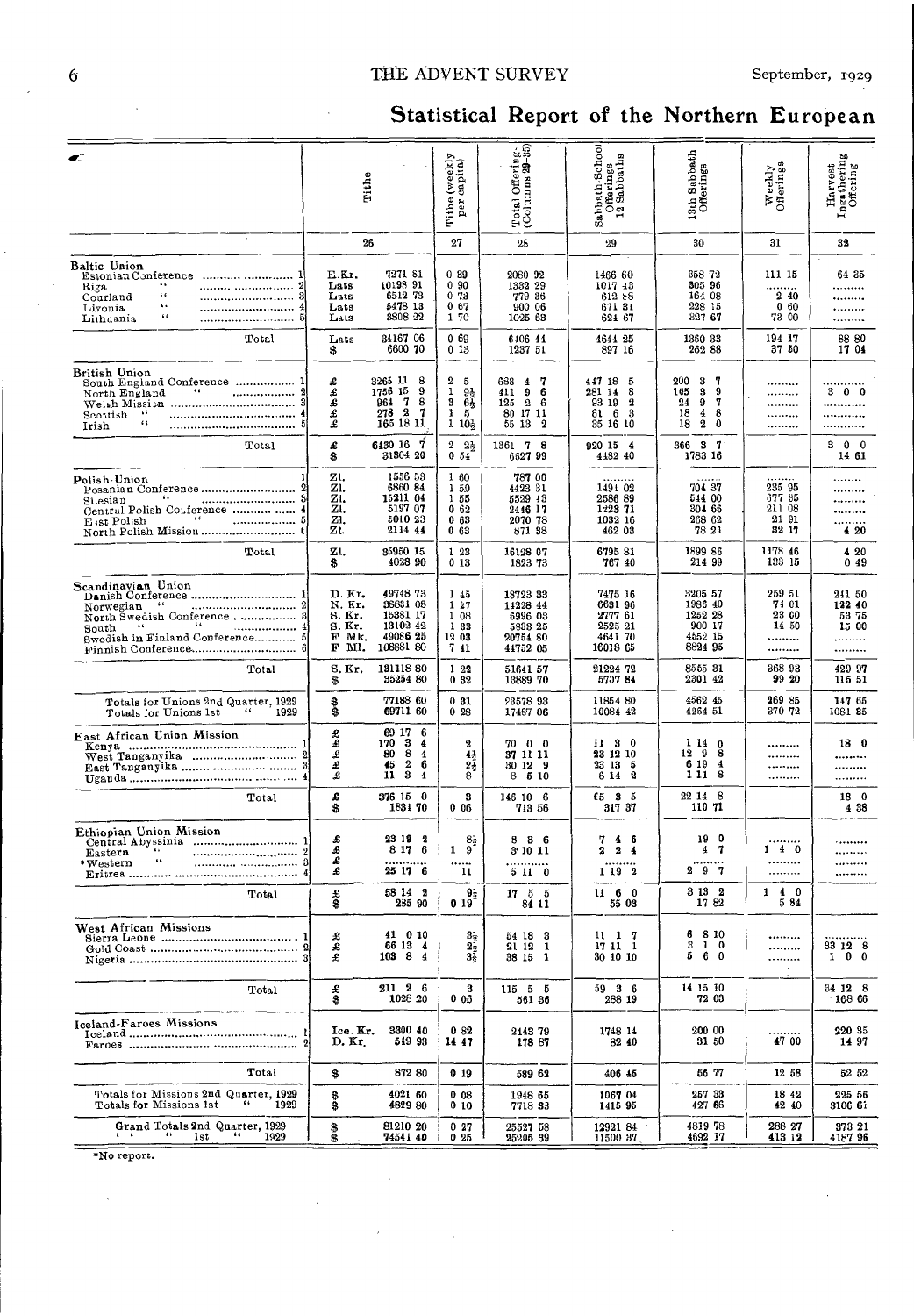#### THE ADVENT SURVEY

### Division for the Quarter Ended June 30, 1929

 $\frac{1}{2}$ 

 $\bar{\beta}$ 

| Annual<br>Offerings                                             | Miscellaneous<br>Offerings                                                                                                    | Week of<br>Sacrifice                                                                                                      | Big Week Mis-                                                                                            | Total Offerings<br>(Columns 29-85<br>and Big We                                                                            | Total Offerings<br>Weekly per<br>capita                                        | ১<br>Percentage of<br>Offerings to<br>Tithe                                                                         | ings for<br>Foreign Fields<br>Special Offer- | Total Contribu-<br>tions for Home<br>Missionary<br>Work                                          | Total Contribu-<br>tions for Local<br>Church Work                            | Colporteur<br>Sales                                                                                                                          |                                           |
|-----------------------------------------------------------------|-------------------------------------------------------------------------------------------------------------------------------|---------------------------------------------------------------------------------------------------------------------------|----------------------------------------------------------------------------------------------------------|----------------------------------------------------------------------------------------------------------------------------|--------------------------------------------------------------------------------|---------------------------------------------------------------------------------------------------------------------|----------------------------------------------|--------------------------------------------------------------------------------------------------|------------------------------------------------------------------------------|----------------------------------------------------------------------------------------------------------------------------------------------|-------------------------------------------|
| 33                                                              | 34                                                                                                                            | 35                                                                                                                        | 36                                                                                                       | 37                                                                                                                         | 38                                                                             | 39                                                                                                                  | 40                                           | 41                                                                                               | 42                                                                           | 43                                                                                                                                           |                                           |
| 755<br>8 90<br><br><br>                                         | 69 15<br><br><br><br>                                                                                                         | 3 00<br><br>.<br><br>                                                                                                     | 1884 47<br>2094 40<br>1034 63<br>929 46<br>1001 05                                                       | 3965 39<br>3126 69<br>1813 99<br>1829 52<br>2026 68                                                                        | 021<br>033<br>020<br>022<br>090                                                | $\begin{array}{r} 54 \ 5 \% \\ 33 \ 5 \% \\ 27 \ 8 \% \\ 33 \ 3 \% \\ 53 \ 2 \% \end{array}$                        | .<br><br>.<br><br>                           | <br><br><br><br>                                                                                 | <br><br><br><br>.                                                            | E. Kr. 4283 37<br>2810 00<br>Ls.<br>7239 00<br>Ls.<br>6579 00<br>Ls.<br>3565 50<br>Lt.                                                       | $\frac{1}{2}$ 8345                        |
| 19 32<br>3 70                                                   | 95 43<br>1842                                                                                                                 | 4 14<br>081                                                                                                               | 7159 60<br>1383 88                                                                                       | 13576 04<br>2621 39                                                                                                        | 0.27<br>005                                                                    | 39 7%                                                                                                               |                                              |                                                                                                  |                                                                              | 24391 63<br>4708 81                                                                                                                          |                                           |
| 10 <sub>0</sub><br>4<br><br><br>                                | 28<br>0<br>7<br>$\bf{21}$<br>3<br>6<br>$\frac{7}{17}$<br>1<br>$\overline{\mathbf{4}}$<br>$\boldsymbol{0}$<br>1 12<br>$\bf{4}$ | 11 12<br>$\boldsymbol{0}$<br>$\boldsymbol{4}$<br>$\frac{6}{8}$<br>$\overline{2}$<br>6<br>$\pmb{0}$<br>10<br>$\bf{2}$<br>3 | 293 16 10<br>141 14<br>$\boldsymbol{2}$<br>$\mathbf{I}$<br>$\frac{9}{5}$<br>44<br>18 16<br>i<br>22<br>11 | 987<br>5<br>1<br>553<br>$\bf{3}$<br>8<br>169<br>4<br>3<br>99<br>14<br>$\overline{\mathbf{4}}$<br>78<br>$\overline{4}$<br>3 | 8<br>$67/5$<br>$50/5$                                                          | $\begin{array}{l} 30 \ \ 2 \% \\ 31 \ \ 4 \% \\ 17 \ \ 5 \% \\ 35 \ \ 8 \% \\ 47 \ \ 1 \% \end{array}$              | <br><br><br><br>                             | 87<br>3<br>-3<br>28<br>$\overline{\mathbf{4}}$<br>1<br>9<br>6<br>12<br>7<br>3 10<br>4 18<br>5    | 467 13<br>5<br>215<br>3<br>8<br>34<br>0<br>9<br>41<br>9<br>8<br>22<br>4<br>7 | 2177 12<br>$\frac{0}{2}$<br>2n31<br>$\begin{array}{r} 2631 \ 483 \ 483 \ 345 \ 13 \ 97 \ 3 \end{array}$<br>1<br>7<br>$\overline{\mathbf{4}}$ | $\frac{1}{2}$ $\frac{3}{4}$ $\frac{4}{5}$ |
| $10 +$<br>251                                                   | 56<br>3<br>-3<br>273 44                                                                                                       | 14 15<br>$\boldsymbol{2}$<br>71 87                                                                                        | 526 0 3<br>2558 86                                                                                       | 1887 7 11<br>9186 85                                                                                                       | $_0$ $^{71}_{15}$                                                              | 29 3%                                                                                                               |                                              | 139 19 1<br>691 58                                                                               | 780 12<br>-1<br>3801 54                                                      | 5735<br>$\overline{\mathbf{0}}$<br>$\boldsymbol{2}$<br>27929 47                                                                              |                                           |
| <br><br><br>25 00<br><br>                                       | 377 17<br>63 25<br>21 25<br>60 69<br>39 77                                                                                    | 787 00<br>1614 80<br>1657 94<br>660 47<br>687 40<br>255 00                                                                | 549 95<br>1497 13<br>2100 20<br>1915 23<br>1108 14<br>30 71                                              | 1336 95<br>5920 44<br>7629 63<br>4361 40<br>3178 92<br>902 09                                                              | .<br>1 38<br>0.75<br>1 30<br>0 39<br>027                                       | $\begin{array}{r} 85\ 86 \\ 86\ 2\% \\ 50\ 1\% \\ 83\ 9\% \\ 63\ 4\% \\ 42\ 6\% \end{array}$                        | <br><br><br><br><br>$\cdots$                 | 140 17<br>729 20<br>291 55<br>330 19<br>14 46                                                    | 289 86<br>1379 49<br>625 52<br>28 60<br>48 02                                | 4945 33<br>9779 79<br>3468 11<br>6334 45<br>1841 75                                                                                          | 123456                                    |
| 25 00<br>280                                                    | 562 13<br>63 61                                                                                                               | 5662 61<br>641 29                                                                                                         | 7201 36<br>810 22                                                                                        | 23329 43<br>2633 95                                                                                                        | 0.80<br>009                                                                    | 65.3%                                                                                                               |                                              | 1505 57<br>168 60                                                                                | 2371 49<br>265 56                                                            | 26369 43<br>2952 90                                                                                                                          |                                           |
| 175<br><br>29 50<br><br><br>                                    | 1434 79<br>$\begin{array}{r} \textbf{479} \ \textbf{22} \\ \textbf{77} \ \textbf{82} \end{array}$<br>322 75<br>1181 25        | 6104 95<br>4934 45<br>$\begin{array}{r} 2782 \ \ 07 \\ 2378 \ \ 37 \\ 11238 \ \ 20 \\ 18727 \ \ 20 \end{array}$           | 5848 06<br>8607 69<br>1578 29<br>1459 95<br>5831 55<br>18004 75                                          | 24571 39<br>17836 13<br>8574 32<br>7293 20<br>26586 35<br>62756 80                                                         | 0 71<br>$\begin{smallmatrix}0&58\0&60\end{smallmatrix}$<br>075<br>6 51<br>4 27 | $\begin{array}{l} 49\ 3\% \\ 45\ 9\% \\ 55\ 7\% \\ 56\ 6\% \\ 54\ 1\% \\ 57\ 6\% \end{array}$                       | <br><br><br><br><br>                         | $\begin{array}{c} 654 & 69 \\ 1773 & 81 \end{array}$<br>1701 04<br>1168 02<br>1163 90<br>4929 60 | 2105 60<br>2395 14<br>634 07<br>802 09<br>7428 65<br>8617 60                 | 28680 91<br>33100 10<br>48559 97<br>17189 00<br>149853 00                                                                                    | 123456                                    |
| 31 25<br>8 4 0                                                  | 2119 53<br>570 20                                                                                                             | 18911 86<br>5087 13                                                                                                       | 14650 14<br>3935 01                                                                                      | 66291 71<br>17821 71                                                                                                       | 062<br>016                                                                     | 50 5%                                                                                                               |                                              | 5842 74<br>1570 63                                                                               | 7397 49<br>1988 57                                                           | 34138 05                                                                                                                                     |                                           |
| 17 41<br>417 73                                                 | 925 67<br>1205 73                                                                                                             | 5801 10<br>62 60                                                                                                          | 8687 97<br>290 16                                                                                        | 32266 90<br>17777 22                                                                                                       | 013<br>007                                                                     | $\frac{41}{25}\frac{8\%}{5\%}$                                                                                      | 3 9 0                                        | 2420 81<br>2269 78                                                                               | 6055 67<br>7355 51                                                           | 69729 23<br>54699 95                                                                                                                         |                                           |
| <br>195<br><br>                                                 | 56 5 0<br><br><br>                                                                                                            | <br><br><br>                                                                                                              | <br><br><br>                                                                                             | 70000<br>37 11 11<br>30 12 9<br>5 10<br>8                                                                                  | 1<br>$\boldsymbol{2}$<br>$\boldsymbol{2}$<br>6                                 | $\begin{array}{c} 41 \ 1 \ \text{\%} \\ 46 \ 7 \ \text{\%} \\ 67 \ 8 \ \text{\%} \\ 74 \ 2 \ \text{\%} \end{array}$ | <br><br><br>                                 | <br><br><br>                                                                                     | <br><br>                                                                     | <br><br><br>                                                                                                                                 | $\frac{1}{2}$<br>$\overline{\mathbf{4}}$  |
| 19<br>- 5<br>7 16                                               | 56 5 0<br>273 94                                                                                                              |                                                                                                                           |                                                                                                          | 146 10 6<br>713 56                                                                                                         | 1<br>002                                                                       | 38 8%                                                                                                               |                                              |                                                                                                  |                                                                              |                                                                                                                                              |                                           |
| *********<br>*********<br>.<br>123                              | <br>*********<br><br>                                                                                                         | <br><br><br>                                                                                                              | <br><br><br>                                                                                             | 836<br>3 10 11<br><br>5110                                                                                                 | 3<br>8<br>$2\frac{1}{2}$<br>$2\frac{1}{2}$                                     | 34 2%<br>39 9%<br>214%<br>29 4%                                                                                     | <br><br><br>                                 | <br><br>.<br>                                                                                    | <br><br>                                                                     | <br><br><br>                                                                                                                                 | 1<br>$\frac{2}{3}$                        |
| $\begin{smallmatrix}2&3\\5&42\end{smallmatrix}$<br>$\mathbf{1}$ |                                                                                                                               |                                                                                                                           |                                                                                                          | $\begin{array}{cc} 17 & 5 & 5 \\ 84 & 11 \end{array}$                                                                      | 0 <sub>05</sub>                                                                |                                                                                                                     |                                              |                                                                                                  |                                                                              |                                                                                                                                              |                                           |
| 3152<br><br>2 18 3                                              | <br><br>                                                                                                                      | <br><br>                                                                                                                  | <br><br>                                                                                                 | 54 18 3<br>21121<br>38151                                                                                                  | $^{41}_{1}$<br>$\mathbf{1}$                                                    | $\begin{array}{c} 133 \\ 32 \\ 4 \\ 87 \\ \end{array} \begin{array}{c} 4 \\ 4 \\ 4 \\ \end{array}$                  | <br>$\ddotsc$<br>.                           | <br><br>                                                                                         | <br><br>                                                                     | .<br>10611                                                                                                                                   | 1<br>2<br>3                               |
| 6135<br>32 48                                                   |                                                                                                                               |                                                                                                                           |                                                                                                          | 11555<br>561 36                                                                                                            | 1,<br>0.03                                                                     | 54 5%                                                                                                               |                                              |                                                                                                  |                                                                              | 10 6 11<br>50 38                                                                                                                             |                                           |
| 255 30<br>3 00                                                  | <br>                                                                                                                          | 20 00<br>                                                                                                                 | <br>*********                                                                                            | 2443 79<br>178 87                                                                                                          | 060<br>0 37                                                                    | 74 6%<br>325%                                                                                                       | <br>                                         | <br>.                                                                                            | <br>                                                                         | 14519 05<br>                                                                                                                                 | 1<br>2                                    |
| 56 92                                                           |                                                                                                                               | 4 3 8                                                                                                                     |                                                                                                          | 589 62                                                                                                                     | 013                                                                            | $67.5\%$                                                                                                            |                                              |                                                                                                  |                                                                              |                                                                                                                                              |                                           |
| 101 98<br>2471 89                                               | 273 94                                                                                                                        | 4 8 8<br>253 82                                                                                                           | 69 30                                                                                                    | 1948 65<br>7787 63                                                                                                         | 001<br>0 17                                                                    | $\begin{array}{c} 48 & 4\% \\ 161 & 2\% \end{array}$                                                                |                                              |                                                                                                  | ΛV.                                                                          | 3188 87                                                                                                                                      |                                           |
| 119 39<br>2889 62                                               | 1319 00<br>1205 73                                                                                                            | 5805 48<br>316 42                                                                                                         | 8687 97<br>359 46                                                                                        | 34215 55<br><b>25564 85</b>                                                                                                | 011<br>008                                                                     | $\frac{42}{34}$ $\frac{1}{2}$ %                                                                                     | 3 90                                         | 2420 81<br>2269 78                                                                               | 6055 67<br>7355 51                                                           | 72968 48<br>58845 65                                                                                                                         |                                           |

 $\mathcal{L}_{\text{max}}$ 

 $\langle \cdot, \cdot \rangle_{\varphi}$ 

 $\frac{1}{\lambda} \left( \frac{1}{\lambda} \right) = \frac{1}{\lambda} \left( \frac{1}{\lambda} \right)$ 

 $\cdot$ 

 $\overline{\phantom{a}}$ 

 $\overline{7}$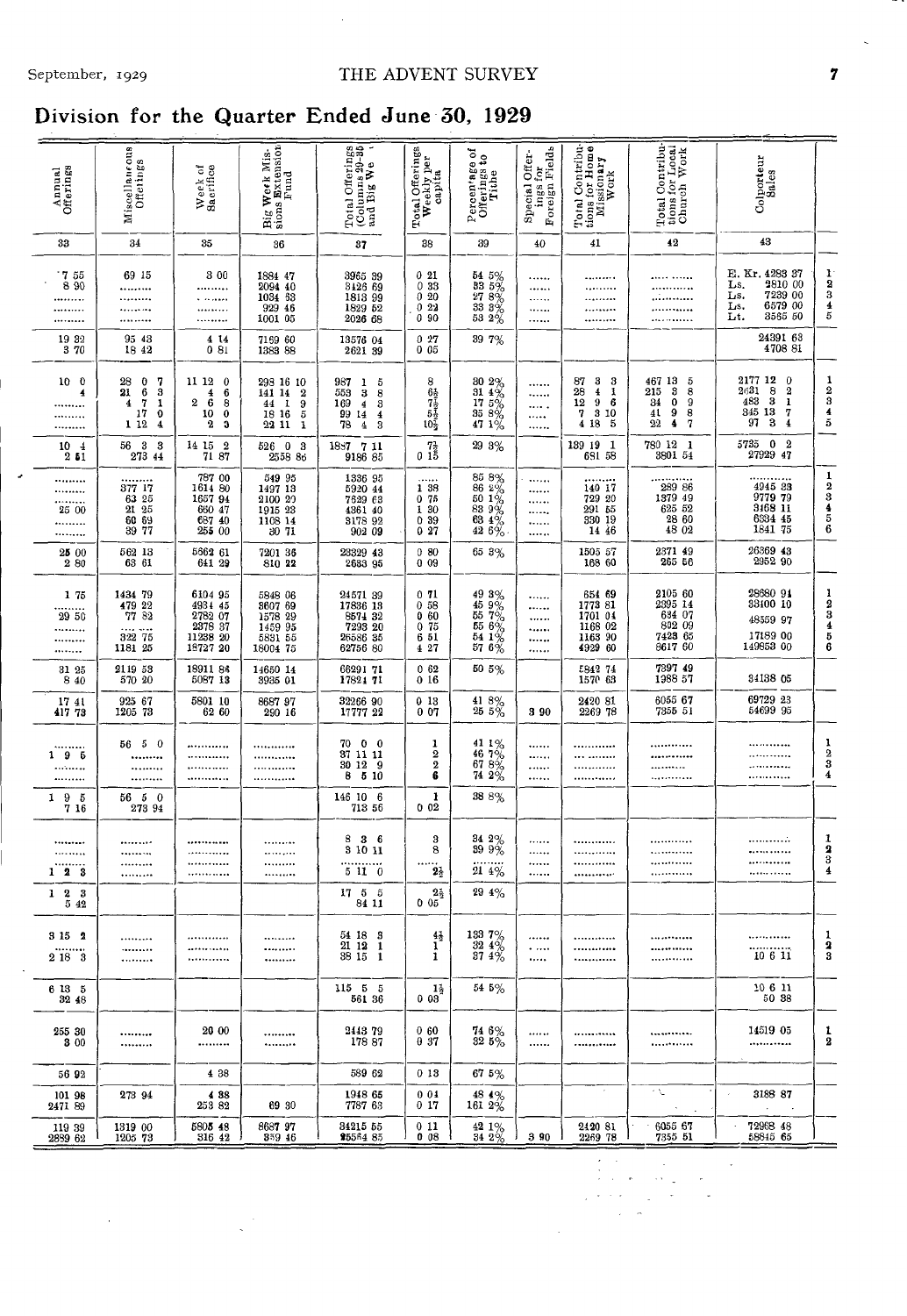**Home Missionary Report for Second Quarter, 1929** 

|                                                                 | Baltic<br>Union                                                                    | British<br>Union                                                                   | Polish<br>Union                                                       | Scandinavian<br>Union                                                       | Missions                                     | 2nd<br>1929<br>Totals<br>Quarter,                                                         | Totals 2nd<br>Quarter, 1928                                                              | Gain                                                                        | $_{Loss}$                                    |
|-----------------------------------------------------------------|------------------------------------------------------------------------------------|------------------------------------------------------------------------------------|-----------------------------------------------------------------------|-----------------------------------------------------------------------------|----------------------------------------------|-------------------------------------------------------------------------------------------|------------------------------------------------------------------------------------------|-----------------------------------------------------------------------------|----------------------------------------------|
|                                                                 | 3943<br>1892<br>48%                                                                | 4469<br>1323<br>80%                                                                | 2380<br>1065<br>45%                                                   | 8522<br>951<br>11%                                                          | <br><br>                                     | 19314<br>5231<br>27%                                                                      | 18782<br>4201<br>22%                                                                     | 829<br>1030<br>5%                                                           | <br><br>                                     |
| Report of Missionary Work                                       |                                                                                    |                                                                                    |                                                                       |                                                                             |                                              |                                                                                           |                                                                                          |                                                                             |                                              |
| New Subscriptions to Periodicals<br>Missionary Letters Received | 12318<br>6186<br>6736<br>1567<br>20978<br>3650<br>818<br>3899<br>1069<br>607<br>45 | 6354<br>1809<br>19719<br>750<br>65930<br>32886<br>690<br>3868<br>2161<br>1163<br>n | 5935<br>10115<br>758<br>496<br>5765<br>221<br>126<br>208<br>109<br>86 | 3376<br>2765<br>8225<br>1316<br>31632<br>6022<br>826<br>1499<br>1067<br>595 | <br><br><br><br><br>8740<br><br><br><br><br> | 27983<br>20825<br>304 8<br>4129<br>114305<br>46519<br>1832<br>9392<br>4505<br>2474<br>142 | 17085<br>17449<br>18191<br>8532<br>1060 3<br>45967<br>743<br>10514<br>3692<br>1990<br>81 | 10898<br>3213<br>2247<br>597<br>8242<br>552<br>1089<br><br>813<br>484<br>61 | <br><br><br><br><br><br><br>1122<br><br><br> |

# **God Prepares the Way**

#### By C. E. Weaks

TRULY God has set His hand to the finishing of the work, and He is preparing the way marvellously for the coming of the messengers bearing the truth for this hour. Our colporteurs are having many marked evidences of God's leadership in their work. In the little book *Colporteur Evangelist* we read that Christian colporteurs "will be accompanied and instructed by holy angels, who will go before them to the dwellings of the people, preparing the way for them." How often our colporteur evangelists are seeing this promise in fulfilment! A colporteur writes, "At the first home I called at on Monday morning, the lady came to the door and looked at me closely. She then asked me to step in as I was the very one she was expecting. I told her that she must be mistaken as I was a Gospel worker, and did not think she had ever seen me before. I thought she had mistaken me for someone else. But she assured me that I was the one that she had *seen in a dream* the night before who would call at her home. She listened very attentively while I gave my canvass, and then ordered a half-leather book, paying a good advance deposit."

Another colporteur called at a home to deliver, but the man who had ordered was away, and he had failed to tell his wife that he had ordered, so that she would be prepared to take it. At first the wife objected and was not going

to take the book. But when the colporteur unwrapped the book and began to show the woman the pictures, she exclaimed, "I know you are telling me the truth. You are a man of God I saw in *a dream* last night. I saw some one coming to our house with a book that had a<br>message for us." The book was message for us." taken, many questions were asked the colporteur regarding the message he carried, and to-day that woman is a Sabbath-keeper.

God is wonderfully fulfilling His promises to-day, helping the colporteur to secure his orders, and later helping him to deliver his Such experiences as the above give the colporteur courage as he goes from door to door with his message-filled books.

### $+ + +$ **The Harvest is Ripe**

#### By L. F. Oswald

FROM the many reports which I have received during the past few weeks from the mission field is one which I would like to pass on. It is as follows :

"While itinerating in Central Af-

|                                                                                                                                    |                                |                              |                            |                                                |                         |                                          |                                      |                                             |                                     | Our Native Work in Heathen |
|------------------------------------------------------------------------------------------------------------------------------------|--------------------------------|------------------------------|----------------------------|------------------------------------------------|-------------------------|------------------------------------------|--------------------------------------|---------------------------------------------|-------------------------------------|----------------------------|
|                                                                                                                                    |                                |                              |                            |                                                |                         |                                          |                                      |                                             | Train. Sch.                         |                            |
| NAME OF CONFERENCE<br>OR MISSION                                                                                                   | Ordained<br>Ministers          | Licensed<br>Ministers        | Licensed<br>Missionaries   | Teachers                                       | <b>Colporteurs</b>      | Other Workers                            | Total                                | Number in<br>ptismal Class<br>Baptismal     | đ<br>Number                         | Enrolment                  |
| 1                                                                                                                                  | 2                              | R                            | 4                          | 5                                              | 6.                      | 7                                        | 8                                    | 9                                           | 10                                  | 11                         |
| East African Union Mission<br>Kenya<br>West Tanganyika<br>East Tanganyika<br>Uganda<br>,,,,,,,,,,,,,,,,,,,,,,,,,,,,,,,,,<br>Totals | $\ddotsc$<br><br><br>$\ddotsc$ | 5<br>ï<br>$\mathbf{2}$<br>8  | <br>$\cdots$<br><br>3<br>å | 284<br>58<br>28<br>a                           | <br><br>1<br>1          | 29<br>$\ddotsc$<br>10<br>1<br>40         | 318<br>58<br>40<br>10<br>425         | 703<br>323<br>298<br>18<br>1342             | $\mathbf{2}$<br><br>1<br><br>8      | 46<br><br>31<br><br>77     |
|                                                                                                                                    | $\kappa_{\rm{in}}$             |                              |                            | 373                                            | 9                       |                                          |                                      |                                             |                                     |                            |
| Ethiopian Union Mission<br>Eastern Abyssinia<br>†Western Abyssinia<br>Totals                                                       | 1<br>$\ddotsc$<br><br><br>ī    | $\cdots$<br><br>$\cdots$<br> | <br><br><br>               | 9<br>1<br>2<br>$\mathbf{Q}$<br>$\overline{14}$ | <br><br><br>            | <br><br><br>3<br>$\overline{\mathbf{a}}$ | 10<br>1<br>2<br>5<br>$\overline{18}$ | 3<br>$\ddotsc$<br><br>$\boldsymbol{2}$<br>5 | $\ddotsc$<br>$\cdots$<br><br>1<br>ī | <br><br>8<br>ह             |
| West African Missions<br>Sierra Leone<br>Totals                                                                                    | r<br>1<br><br>2                | Б<br><br>4<br>ត              | 10<br>12<br>4<br>26        | <br><br>.,.                                    | <br><br>                | 7<br><br>23<br>80                        | 23<br>13<br>31<br>67                 | 125<br><br>175<br>300                       | 1<br>1<br>1<br>র                    | 20<br>70<br>25<br>īΤ       |
| Totals for 1st Quarter, 1929                                                                                                       | 8                              | 17                           | 29                         | 887                                            | $\mathbf 2$             | 73                                       | 511                                  | 1647                                        | 7                                   | 200                        |
| 66 F<br>, 1928<br>Totals for 4th<br>+No report                                                                                     | 3                              | 9                            | 58                         | 410                                            | $\overline{\mathbf{2}}$ | 19                                       | 501                                  | 11477                                       | 8                                   | 232                        |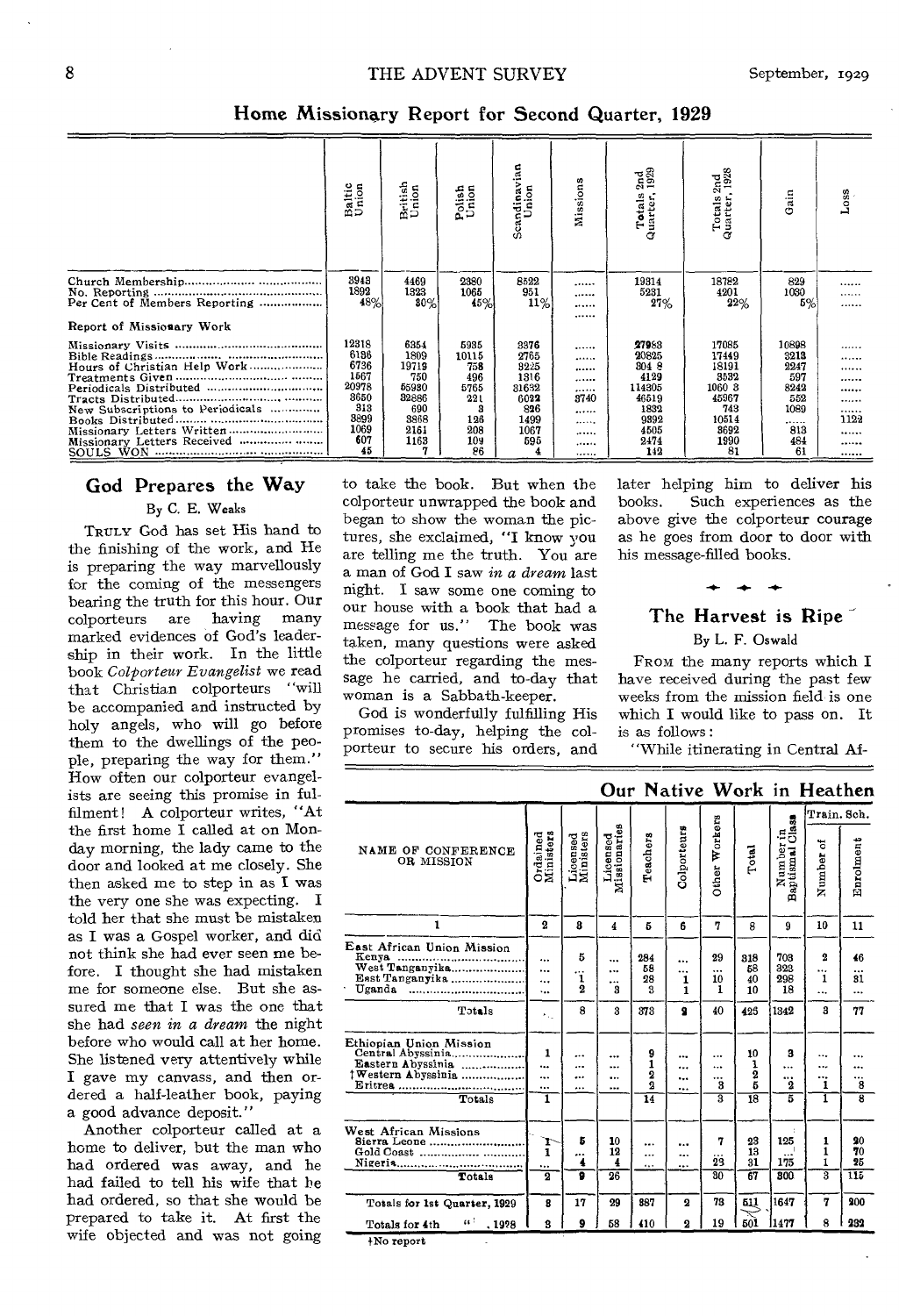#### September, 1929 THE ADVENT SURVEY

| Scandinavian<br>Union<br>2nd<br>1928<br>$\frac{2nd}{1929}$<br>British<br>Union<br>Baltic<br>Union<br>Polish<br>Union<br>Gain<br>Totals:<br>Quarter,<br>Totals:<br>Quarter,<br>48<br>66<br>32<br>69<br>18<br>215<br>197<br>836<br>1451<br>463<br>1372<br>4122<br>4310<br><br>557<br>562<br>247<br>137<br>1503<br>1816<br><br>65%<br>38%<br>53%<br>10%<br>36%<br>42%<br><br>Financial<br>\$49 83<br>\$7183<br>\$21 25<br>\$142 91<br><br><br>18 42<br>224 99<br>\$31 14<br>569 76<br>844 31<br><br><br>Missionary Work<br>4948<br>1304<br>1631<br>322<br>8205<br>5868<br>2337<br>2200<br>496<br>1685<br>252<br>4693<br>4693<br>.<br>3515<br>10082<br>41<br>298<br>13931<br>2994<br>10937<br>502<br>68<br>266<br>11<br>847<br>1186<br><br>7618<br>17899<br>1568<br>1943<br>29028<br>4138<br>24890<br>1437<br>6648<br>10<br>384<br>8479<br>6033<br>2446 |     |     |     |      |     |     |                                           |
|-----------------------------------------------------------------------------------------------------------------------------------------------------------------------------------------------------------------------------------------------------------------------------------------------------------------------------------------------------------------------------------------------------------------------------------------------------------------------------------------------------------------------------------------------------------------------------------------------------------------------------------------------------------------------------------------------------------------------------------------------------------------------------------------------------------------------------------------------------|-----|-----|-----|------|-----|-----|-------------------------------------------|
|                                                                                                                                                                                                                                                                                                                                                                                                                                                                                                                                                                                                                                                                                                                                                                                                                                                     |     |     |     |      |     |     | Loss                                      |
|                                                                                                                                                                                                                                                                                                                                                                                                                                                                                                                                                                                                                                                                                                                                                                                                                                                     |     |     |     |      |     |     | <br>188<br>313<br>6%                      |
|                                                                                                                                                                                                                                                                                                                                                                                                                                                                                                                                                                                                                                                                                                                                                                                                                                                     |     |     |     |      |     |     |                                           |
|                                                                                                                                                                                                                                                                                                                                                                                                                                                                                                                                                                                                                                                                                                                                                                                                                                                     |     |     |     |      |     |     | <br>                                      |
|                                                                                                                                                                                                                                                                                                                                                                                                                                                                                                                                                                                                                                                                                                                                                                                                                                                     |     |     |     |      |     |     |                                           |
| <br>1653<br>36<br>1154<br>54<br>632<br>2903<br>2271<br>671<br>811<br>65<br>342<br>1889<br>1464<br>425<br>377<br>559<br>44<br>140<br>1120<br>840<br>280<br>13<br>45<br>8<br>4<br>38<br>70<br>32                                                                                                                                                                                                                                                                                                                                                                                                                                                                                                                                                                                                                                                      | 136 | 318 | 720 | 1174 | 343 | 831 | .<br><br><br>339<br>.<br><br><br><br><br> |

#### Missionary Volunteer Report for Second Quarter, 1929

rica, we passed through a number of new and strange tribes. Some of the people were strong and wellbuilt, living in clean, well-kept villages, while others were dirty, emaciated, dwarfed, sick, and altogether miserable. In the villages of some of the latter tribes one or two sick people could be seen lying in front of every other hut, using grass mats for beds and sticks for pillows. We learned that many of them were suffering from sleeping sickness, others from smallpox, syphilis, dysentery, etc., with no one to help them or to take an interest

in their comfort. There most of them would remain until death came as a welcome deliverer from their sufferings. They are dying without hope in God, going down into Christless graves.

"I would to God that all our people in the homeland could witness what we have seen during the past few days, and thus have rolled upon them some of the burden we feel for these poor, helpless creatures. I wish they might have been awakened as we were in camp by the death wail of mothers, who had gathered to join a bereaved neighhour in mourning through the night for her lost child. So plaintive and hopeless was this wail that it almost struck terror to our own hearts, and made us realize as never before what a terrible thing it is to go into the grave without the Christian's hope. But 'how shall they believe in Him of Whom they have not heard? and how shall they hear without a preacher? and how shall they preach, except they be sent?' We do, therefore, earnestly pray the Lord of the harvest to send forth labourers into the field, where so much of the fruit is perishing that might be garnered in."

Dear brethren and sisters, from the above we see how great is the need for sending workers into the mission field. I have received similar reports from China, Japan, South America, and India. Everywhere we see this need. The harvest truly is great. To-day are being fulfilled before our eyes the words of Jesus, "The harvest truly is plenteous, but the labourers are few : pray ye therefore the Lord of the harvest that He will send forth labourers into His harvest." Of course, every churchmember will want to participate in this closing work. The coming Harvest Ingathering campaign calls every churchmember to take part in circulating literature and gathering funds in order that new workers may be sent into the mission field. May God give us all strength to do our utmost and help us to reach our goal.

| Africa, First Quarter, 1929 |  |  |  |  |  |
|-----------------------------|--|--|--|--|--|
|-----------------------------|--|--|--|--|--|

|                                                          | Station Sch.                              | Out-School                          |                                    | Girls' Sch.                                   |                                                           | Med.MissW                                           |                                       |                                                                                                                                                                                                                          |                                                                                                                                                                                     |                                                                                                    |
|----------------------------------------------------------|-------------------------------------------|-------------------------------------|------------------------------------|-----------------------------------------------|-----------------------------------------------------------|-----------------------------------------------------|---------------------------------------|--------------------------------------------------------------------------------------------------------------------------------------------------------------------------------------------------------------------------|-------------------------------------------------------------------------------------------------------------------------------------------------------------------------------------|----------------------------------------------------------------------------------------------------|
| Number of                                                | Enrolment                                 | Number of                           | Earolment                          | Number of                                     | Enrolment                                                 | No. Per. giving<br>Trea ments                       | No. Treat-<br>ments given             | European Tithe                                                                                                                                                                                                           | Native Tithe                                                                                                                                                                        | Per cont of Native<br>to European Tithe                                                            |
| 12                                                       | 13                                        | 14                                  | 15                                 | 16                                            | 17                                                        | 18                                                  | 19                                    | 20                                                                                                                                                                                                                       | 21                                                                                                                                                                                  | 2 <sup>2</sup>                                                                                     |
| $\frac{3}{5}$<br>1<br>$\mathbf{1}$<br>10                 | 259<br>254<br>161<br>22<br>696            | 267<br>38<br>16<br>$\pmb{2}$<br>323 | 8927<br>895<br>1888<br>27<br>11737 | $\boldsymbol{2}$<br><br>$\mathbf{1}$<br><br>3 | 78<br><br>38<br><br>116                                   | 5<br>$\frac{8}{3}$<br>$\overline{\mathbf{2}}$<br>18 | 1410<br>6333<br>3088<br>3520<br>14351 | $\begin{smallmatrix} \pounds & 69\ 53\ 53\ 53\ 53\ 16\ 7 \end{smallmatrix}$<br>17<br>6<br>20<br>3<br>$\frac{4}{5}$<br>11<br>$\boldsymbol{2}$<br>9<br>£200<br>$\begin{array}{cc} 0 & 7 & 6 \\ 974 & 80 \end{array}$<br>\$ | $\begin{array}{c} 116\ \ 19 \\ 27\ \ 3 \end{array}$<br>$\boldsymbol{2}$<br>$\overline{4}$<br>28 10 10<br>$\overline{\mathbf{3}}$<br>$\overline{2}$<br>14<br>176<br>6<br>7<br>859 90 | $\begin{array}{c} 209 \;\; 8\% \\ 51 \;\; 0\% \\ 175 \;\; 5\% \\ 49 \;\; 6\% \end{array}$<br>88 2% |
| $\frac{2}{1}$<br><br><br>$\overline{\mathbf{3}}$         | $\frac{34}{8}$<br><br><br>$\overline{42}$ | ı<br><br>ı<br><br>$\overline{2}$    | 4<br><br>6<br><br>$\overline{10}$  | 1<br><br>.<br>1<br>$\overline{2}$             | 7<br><br><br>12<br>19                                     | 1<br>$\mathbf 2$<br>$\cdots$<br>$\cdots$<br>B       | 1000<br>156<br>.<br>1156              | $\mathbf 2$<br>£ 20<br>$\begin{smallmatrix} 20 & 4 \ 7 & 18 \end{smallmatrix}$<br>$\overline{\mathbf{4}}$<br>25 17<br>6<br>$\overline{\phantom{a}}$<br>£54<br>ō<br>262 96<br>š                                           | 3 15<br>$\bf{0}$<br>19<br>$\overline{2}$<br>$\begin{array}{c}\n4 \text{ } 14 \text{ } 2 \\ 22 \text{ } 94\n\end{array}$                                                             | $\begin{array}{r} 18\;\; 5\% \\ 12\;\; 1\% \end{array}$<br>87%                                     |
| 18<br>$\mathbf 1$<br>$\boldsymbol{2}$<br>$\overline{21}$ | 584<br>20<br>128<br>$\overline{732}$      | <br><br>1<br>ī                      | <br><br>45<br>45                   | ı<br><br>1                                    | 6<br>$\cdots$<br>$\ddotsc$<br>$\overline{\boldsymbol{6}}$ | $\substack{24 \\ 2}$<br><br>$\overline{26}$         | 1120<br>904<br>1902<br>3926           | 9<br>$\begin{smallmatrix} 13 \\ 1 \end{smallmatrix}$<br>£<br>$\frac{1}{8}$<br>17<br>41 16<br>8<br>£ 68 11<br>5<br>Ŝ<br>334 07                                                                                            | 7<br>31<br>$\frac{9}{8}$<br>49 11<br>61 11<br>ī<br>14211<br>694 13                                                                                                                  | $\begin{array}{c} 324 \ \ 1\% \\ 290 \ \ 0\% \\ \hline 147 \ \ 2\% \end{array}$<br>$207.7\%$       |
| 34                                                       | 1470                                      | 326                                 | 11792                              | 6                                             | 141                                                       | 47                                                  | 19433                                 | £322 18 11                                                                                                                                                                                                               | 9<br>323 12                                                                                                                                                                         | $1003\%$                                                                                           |
| 33                                                       | 12443                                     | 296                                 | 12236                              | 6                                             | 131                                                       | 48                                                  | 18700                                 | $\begin{array}{c} 1571 \ 83 \\ 1472 \ 80 \end{array}$<br>\$                                                                                                                                                              | 1576 97<br>1980 40                                                                                                                                                                  | 134 5%                                                                                             |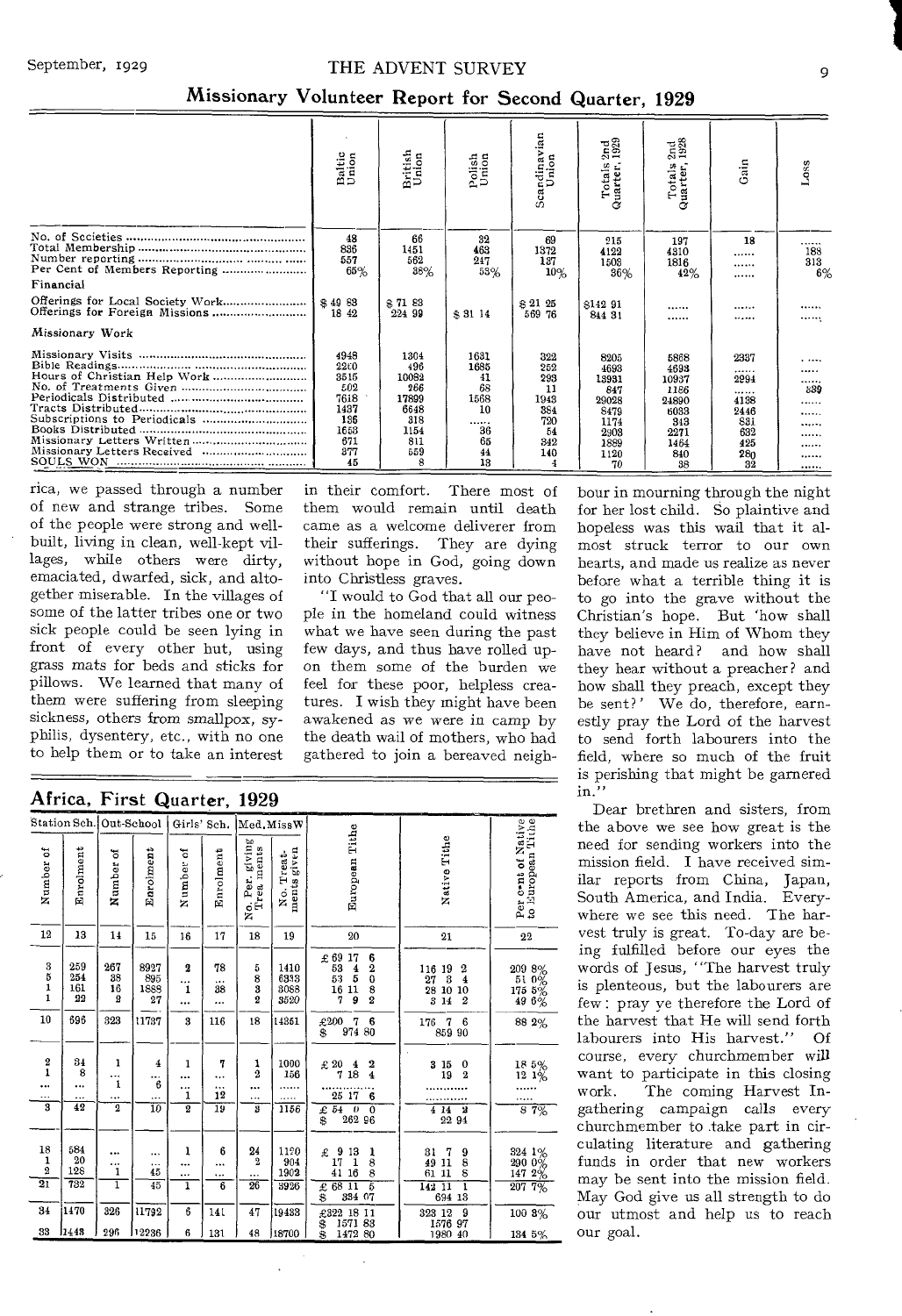

#### Sabbath-school Conventions in Scandinavia

#### By G. A. Lindsay

THE Northern European Division has indeed been very fortunate this summer in having Mrs. Flora Plummer, secretary of the General Conference Sabbath-school Department, spend some time in our field in the interest of the Sabbathschool work. It was my privilege during the month of July to associate with her in three Sabbathschool conventions in the Scandinavian Union.

The first of these conventions was held in our own church in Copenhagen, Denmark, July 5th to 7th. A number of near-by Sabbath-schools and churches also attended, some even coming from the south of Sweden, across the channel. The Copenhagen churchmembers were very faithful in attending all the meetings. Pastor L. Muderspach, the president of the Danish Conference, who for years was the departmental secretary for the Scandinavian Union, rendered excellent help in the meetings.

The second convention met in Norrkoping, Sweden, July 12th to i4th, and was held in connection with the summer meeting of churches in that district. A large number of believers came together. Several of the leading brethren in Scandinavia were also present and assisted in the meetings : Pastor G. E. Nord, Union president, Pastor E. Bjaanas, departmental secretary for the Union, C. V. Anderson, president of the South Swedish Conference, G. Gidlund, the newly elected president for the North Swedish Conference, and K. Sandström, departmental secretary for Sweden.

From July 19th to 21st the third meeting convened in Haugesund, a city on the west coast of Norway. This, too, was held in connection with a summer meeting of the churches on the west coast. Among the large number of members present, we were very glad to have with us more than sixty new Sabbath-school members. Pastor Tillgren, who began an effort in that city last fall, has had the joy of seeing the membership of the Haugesund Church doubled during the year. He had already baptized sixty-three, and will have another baptism during the month of August. Pastor T. Tobiassen and several of his workers were present and helped in the meetings.

Between these week-end conventions we visited several of our large Scandinavian churches, and Skodsborg, Stockholm, and Oslo appreciated greatly the message that Sister Plummer brought.

In all these conventions and special meetings, Sister Plummer gave most instructive and timely addresses on "The Sabbath-school —Its object and aim, and its relation to foreign missions." Having spent twenty-eight years as secretary of the General Conference Sabbath-school Department, and having through the wisdom and strength of' God really made the Sabbath-schools what they are today, Sister Plummer spoke with certainty and convincing power, outlining the possibilities that there are for service for God and soulwinning in the Sabbath-schools, when they are rightly conducted.

The result of these meetings will be seen in the near future. We have confidence in our loyal members and believe that they will put into practice the good and helpful instruction they received.

#### Nyhyttan Training School

**-1.- -4.-** 

NYHYTTAN MISSION SCHOOL iS over thirty years old. It was first opened in the fall of 1898 with a six-months' term only, giving some courses in practical lines. After a short time, its name was changed to "Nyhyttan Practical School." Under this name it was conducted for seven years, with a six-months' term during the winter and sometimes a four-months' term during the summer. Although the school had been a great blessing to our people, it was decided that we needed a fully equipped mission school. Before this time, the institution had been open not only to students of our denomination, but also to those not of our faith; it was now decided that the courses given should be exclusively for those who were planning to enter some phase of our work. Then great difficulty arose in getting a sufficient number of students, and the school was shut down on this account for the year 19o5--o6. The following year, the Scandinavian Union decided to open it as a Union school for the three Scandinavian countries, but in 1908 it was discontinued as such when a Danish school was started



*The Nyhyttan School.*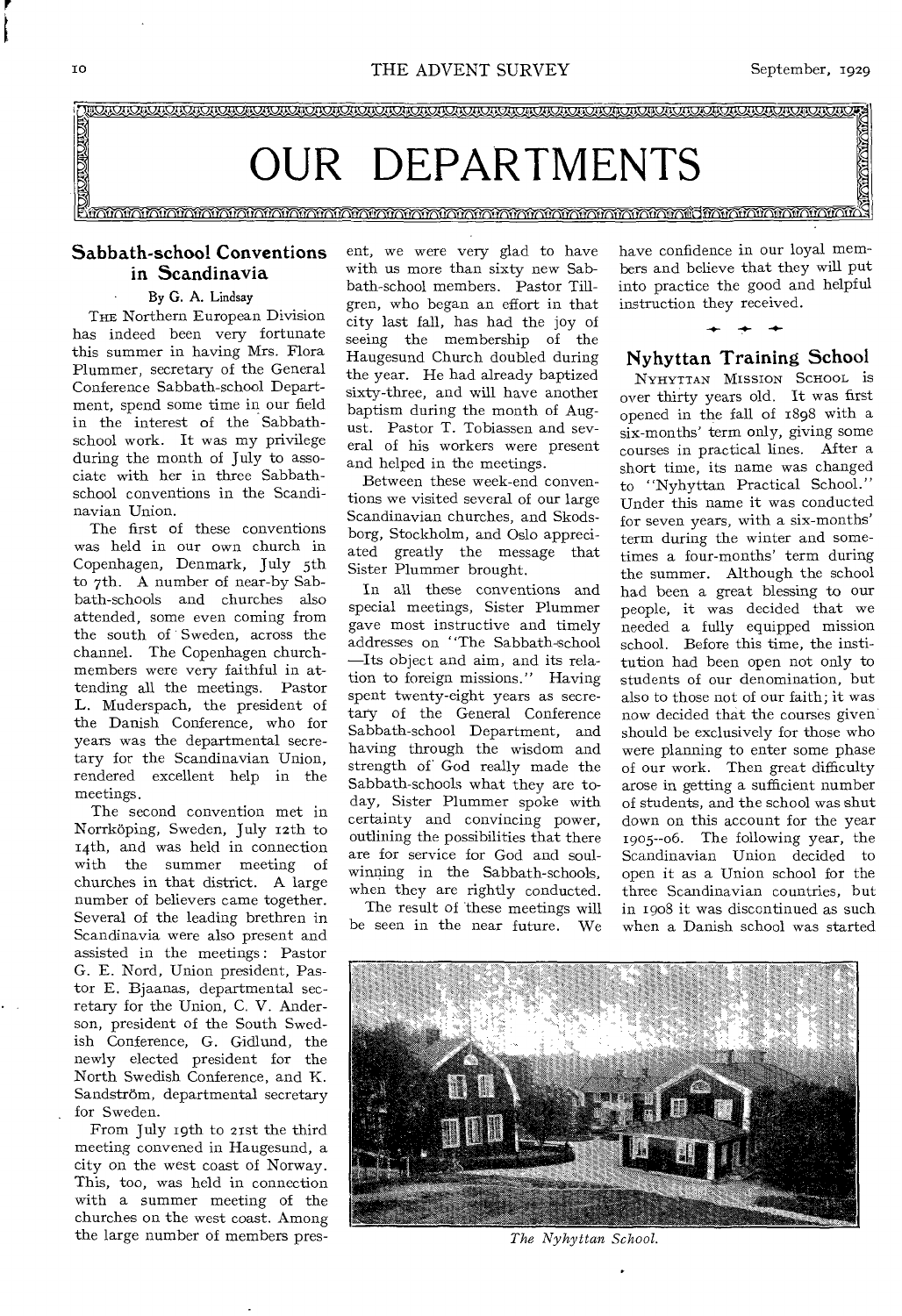| Name of School                         | Address                                                       | Opening Date          | Closing Date               | u.<br>ach<br>ته<br>A<br>ัธ<br>ž. | g<br>Σ | Enrolment<br>Women | Total | $\frac{1}{3}$<br>85<br>Attendance | ads.<br>å | ork<br>ummer<br>₹<br>U.<br>島<br>2. | 记<br>Bapti: | sed<br>ü<br>Dismi<br>.<br>Ž | Scholarship<br>$\bar{\vec{z}}$ | alf | 듧<br>뚊       | g g<br><b>Earning</b><br><b>Expense</b><br><b>Expense</b> | ength Class<br>Periods  | Ξ.<br>Volumes<br>Library<br>lş |
|----------------------------------------|---------------------------------------------------------------|-----------------------|----------------------------|----------------------------------|--------|--------------------|-------|-----------------------------------|-----------|------------------------------------|-------------|-----------------------------|--------------------------------|-----|--------------|-----------------------------------------------------------|-------------------------|--------------------------------|
| Baltic Un'n School                     | Brivibas iela 11 Riga,<br>Latvia.                             | Sept. 25, 1928        | May 7, 1929                | 8                                | 47     | 39                 | 86    | 80                                | 21        | 67                                 | 4           |                             | $\cdots$                       |     | 11           | 45 <sub>1</sub>                                           | 45m.                    | 1500                           |
| $\ddotsc$<br>British                   | Stanborough Park, Wat-                                        | $\cdots$<br>Aug. 28   | 6.6<br>May 12              | 12                               | 55     | 39                 | 94    | 83                                | 7         | 28                                 | 3           | $\mathbf{1}$                | 5                              | 10  | 9            | 36                                                        | $\overline{\mathbf{a}}$ | 1300                           |
| $\bullet\bullet$<br>$\cdots$<br>Polish | ford, Herts, Eng.<br>Bielsko-Kamienica 230,<br>Slask, Poland. | 4.4<br>Sept. 12       | $\bullet$<br>May 21        | я                                | 20     | 12                 | 32    | 25                                | $\cdots$  | 8                                  |             | я                           | $\cdots$                       |     | 13           | 5                                                         | $^{16}$                 | 400                            |
| Danish School                          | Naerum Hojskole,<br>Naerum, Denmark.                          | 6.6<br>Oct. I         | $\bullet\bullet$<br>May 28 |                                  | 38     | 15                 | 58    | 51                                | 10        | 28                                 | 9           | $\cdots$                    | 5                              |     |              | $\cdots$                                                  | 44                      | 500                            |
| Norwegian School                       | Algarheim, Jessheim,<br>Norway.                               | $\bullet$<br>Sept. 17 | 66<br>May 17               |                                  | 30     | 19                 | 49    | 40                                | 6         | <b>15 l</b>                        | 10          | 3                           | 3                              |     |              | $\mathbf{a}$                                              |                         | 325                            |
| 66<br>Swedish                          | Nyhyttan, Jarnboas,                                           | 64<br>Sept. 28        | 44<br>May 11               | 5                                | 35     | 26                 | 61    | 58                                | 8         | 24                                 | 7.          | $\cdots$                    | 12                             |     | 1.           | 7                                                         | 46                      | 800                            |
| ٠.<br>Finnish                          | Sweden.<br>Lahetyskoulu, Tavaste-<br>hus, st. Finland,        | $\bullet$<br>Oct. 15  | $\cdots$<br>May 15         | 3                                | 10     | 7.                 | 17    | 16                                | 3         | 8                                  | $\cdots$    |                             |                                |     | $\cdots$     | $\cdots$                                                  | $\epsilon$              | 250                            |
| Totals                                 |                                                               |                       |                            |                                  |        |                    |       |                                   |           | 39 235 157 392 353 55 178          | 33          | -8 I                        | 26                             |     | 13   38   96 |                                                           |                         | 5075                           |

Closing Report of the Mission Schools in the Northern European Division, 1928-9

in Skodsborg, Denmark. From 1914 to 1917 there was a Finnish department at Nyhyttan, and in 1921, a fourth year was added to the course and the term extended to seven and a half months.

During the years the school has been in operation, many students have gone out into the work, both here in Sweden and in other countries. This summer, over twothirds of the students have entered some line of our work. Twentyfive are in the canvassing field, and more than fifteen are working in our institutions. Our aim is to develop strong workers for the cause of God.

ELLIS R. COLSON.

#### Faithfulness

By C. E. Weaks

"MOREOVER it is required in stewards, that a man be found faithful." I Cor. 4:2, R.V. God places a very high value upon the quality of faithfulness. In the day of final awards it is to the "good and faithful" servants that He extends the invitation, "Enter in." Among God's stewards to whom He has intrusted His goods-His work-are the colporteurs, and among them to-day we see many manifestations of this precious quality, faithfulness. We see many men and women who are devoting their lives to faithful house-tohouse ministry with our messagefilled literature. Quietly they work, often scarcely known or heard from, but a record is being kept above of their faithfulness.

Recently, while studying the reports of our colporteurs in the Danish field, I was impressed by the large number of colporteurs who have been faithful through the years. We have in that field seventeen colporteurs who have been in this work for over five years, and of this number six have been in the work for more than



Brother P. Pedersen.

twenty years, and three of these six for more than twenty-five years. The work of one dear brother, P. Pedersen, is an outstanding  $example$ of faithfulness. Brother Pedersen has been a colporteur for more than twenty-five years, he has raised a family of five children, three of whom are now in God's work, and to-day, at the age of sixty-three, he is one of our most faithful men, scarcely missing a day when he is not in the field putting in long hours of faithful work. During the year 1928 he sent in fifty-one weekly reports totalling 2,142 hours, or an average of just over forty-two hours per week. Even during the cold, short days of January, February, and March he put in from forty to forty-five hours per  $_{\rm week.}$ The brethren who know Brother Pedersen so well, assured me that this excellent record of 1928 is only one of twenty-five such yearly records of the work of this brother during his years of service.

Before the close of this message a far greater work must be done with our literature than we have yet seen. We need an army of consecrated, faithful men and women who will answer the call of God to this work, and we solicit the co-operation of each labourer in our Northern European Division in encouraging suitable persons to enter the colporteur field.

"THOSE who decide to do nothing in any line that will displease God, will know, after presenting their case before Him, just what course to pursue." $-$ "Desire of Ages," page 668.